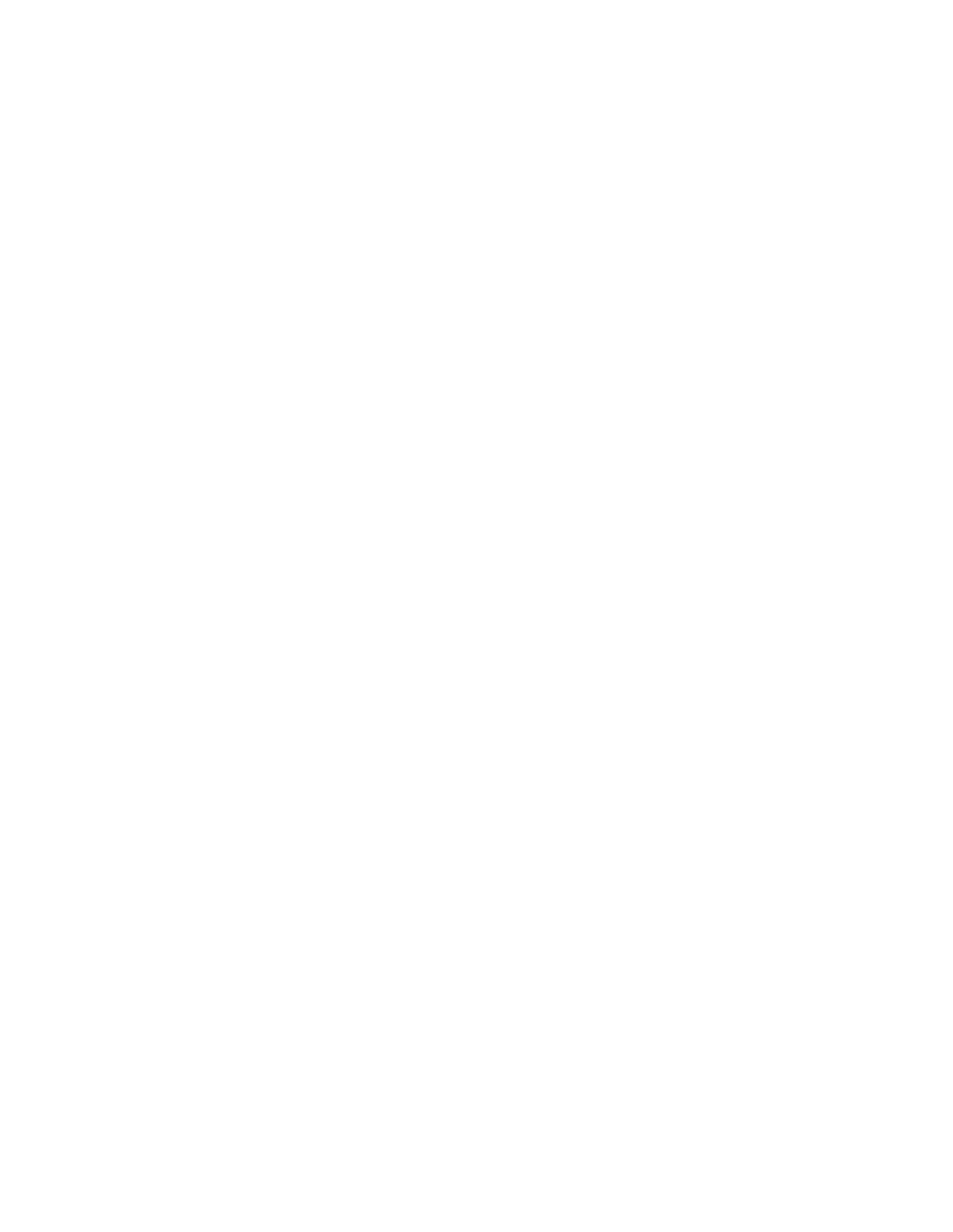# **IS QUEBEC SPECIAL IN THE EMERGING NORTH AMERICAN ECONOMY? ANALYZING THE IMPACT OF CONTINENTAL ECONOMIC INTEGRATION ON CANADIAN REGIONS**

*Paper prepared for the Working Group*

Political Economy of Regional Accommodation: A New Dynamic of Restructuring in Europe and the Americas

> Center for the Study of Western Hemispheric Trade University of Texas at Austin, May 27-29, 1998

> > Mario POLÈSE

INRS-Urbanisation Institut national de la recherche scientifique 3465 rue Durocher Montreal, Qc, H2X 2C6, Canada email: mario.polese@inrs-urb.uquebec.ca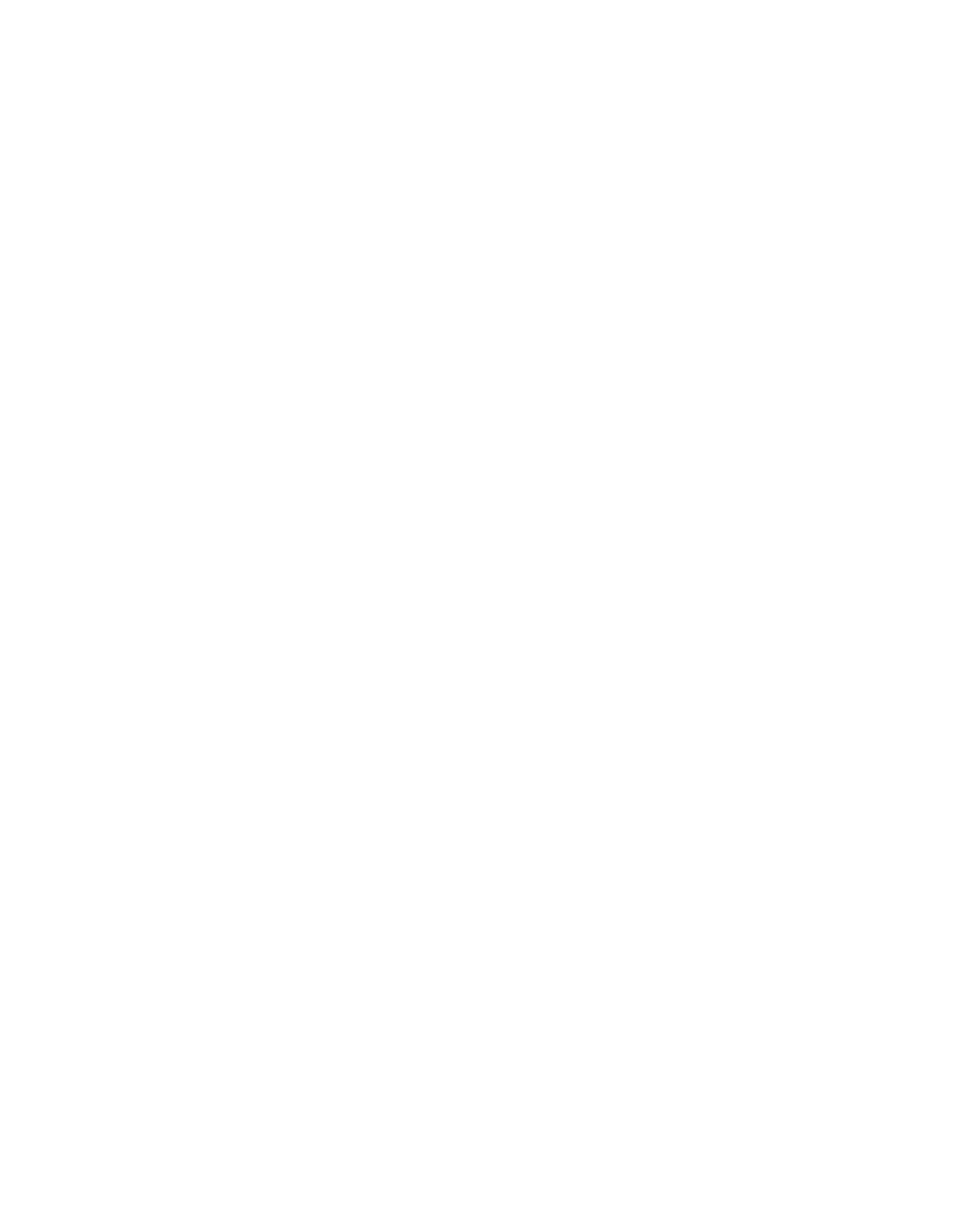## **INTRODUCTION**

The object of this paper is twofold: 1.) building on previous work (Pérez and Polèse 1995, 1996; Paelinck and Polèse 1998), to advance our thinking on modeling the regional impacts of continental integration, focusing on North America; 2.) to examine how Quebec fits into this framework, comparing it to other Canadian regions and provinces, specifically with respect to trading relationships with the United States. We shall argue that although Quebec is certainly culturally distinct within North America, the spatial orientation of its economy can nonetheless be largely explained by the same factors (specifically geographic proximity) that apply to other regions. The first part of the paper is largely conceptual, introducing our framework for analyzing the impact of continental integration on sub-national regions. The second part is empirical, drawing heavily on recent data for inter-provincial and international trading patterns of Canadian provinces.

#### **Quebec's specificity**

It is not difficult to make a case for the proposition that Quebec is a special case in North America. A French-speaking island in an English-speaking sea<sup>1</sup>, the majority of Quebec's population has a strong sense of forming a distinct people, some would say a distinct nation. When asked in a recent poll what their primary identity was, some 55% answered Québécois (the figure rises to 76% for the 18-24 age bracket); 24% French-Canadian, and 21% Canadian or English-Canadian (Bernier *et al* 1998). This sense of nationhood finds its institutional expression in the frequent use of the adjective "national" to designate province-wide institutions or events: The National Assembly (in Quebec City); The National Confederation of Trade Unions (CSN, by its French acronym), Quebec's National Holiday  $(24<sup>th</sup>$  of June), as well as the author's own institution (INRS). At the political level, the sense of a separate identity finds its most dramatic expression in the existence of a strong independence movement. The current ruling party in Quebec (the Parti Québécois) is officially "indépendantiste", aspiring to take the province out of the Canadian Federation. However, in two referendums on the issue (1980; 1995), the party has failed to convince the majority of the population to follow it along the path to independence, although the results of the last referendum were extremely close. The issue of the political status of Quebec, whether within Canada or outside, remains a hotly debated issue.

However, coming back to the central subject of this paper, should we expect Quebec's distinctiveness to significantly influence its economic behavior, specifically its

<sup>1</sup> According to the last Canadian census (1996), approximately 83% of Quebec's population had French as its mother tongue. Equally, some 94% of all Quebecois are capable of speaking French. With approximately 7,5 million inhabitants, Quebec accounts for a quarter of the total Canadian population.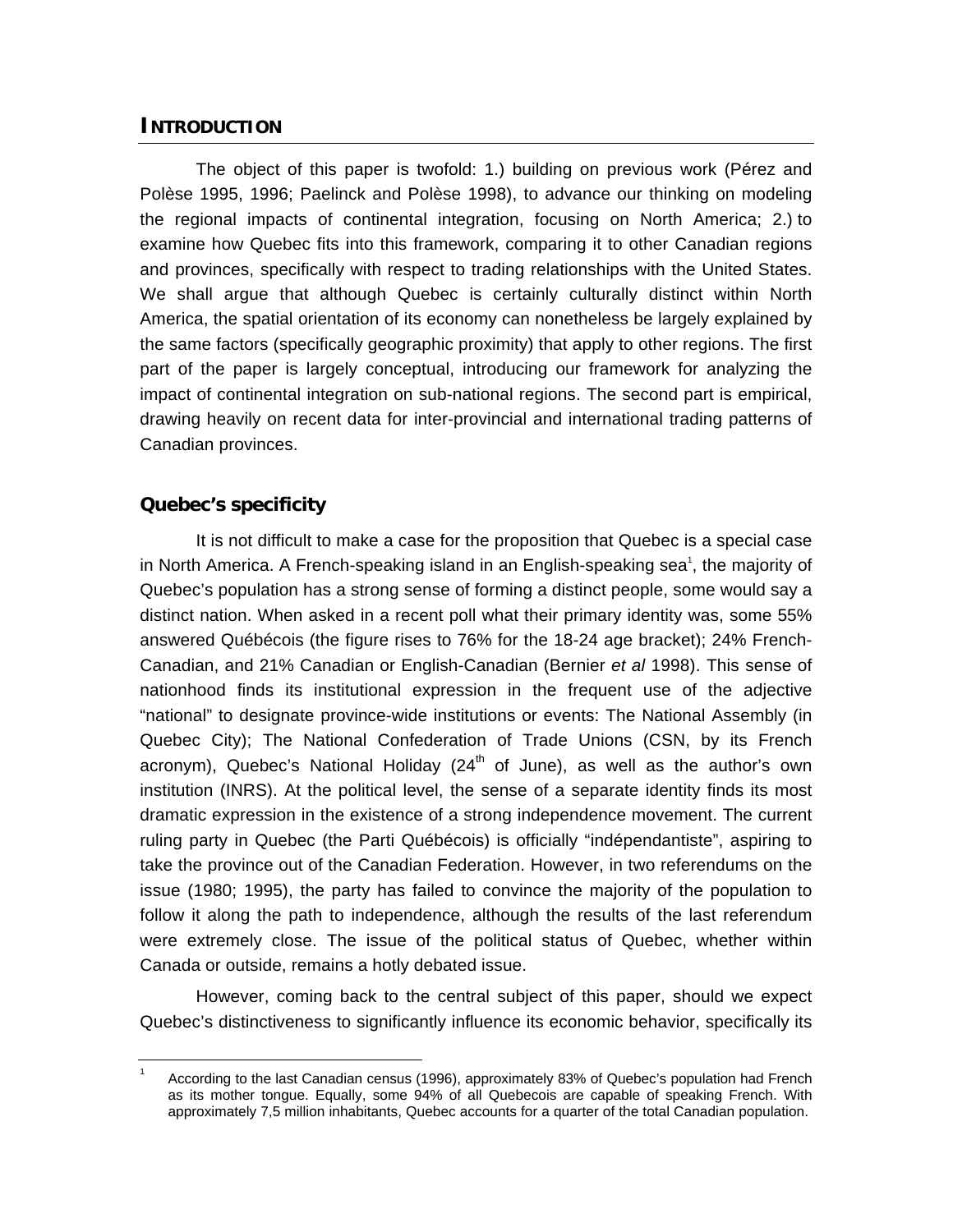evolving trading relationships with its North American partners? There are some reasons to think why this might indeed be the case. Quebecois<sup>2</sup> are arguably more open than most other Canadians to closer relationships with the United States. There are at least two reasons for this. First, Quebec's cultural difference (especially language), which acts as a protective barrier of sorts, means that Quebecois generally feel less threatened by U.S. culture than English-Canadians who share a common language with Americans. Indeed, the most virulent expressions of Canadian (anti-U.S.) Nationalism are generally found in English Canada. Second, because of the political and cultural tensions with the rest of Canada, some Quebecois will often turn to the U.S. as an alternative or counterweight. From a Quebec nationalist perspective, the stronger the links with the U.S. the weaker the Canadian Federation will be. North American economic integration is very much on the Quebec nationalist (i.e. "indépendantiste") agenda as a means both of increasing the province's autonomy (analogous to Catalonia or Scotland in an integrated Europe) and reducing the eventual economic risks of independence.

It is thus not surprising that Quebecois are generally very favorably disposed to NAFTA (North Amercan Free Trade Agreement), probably more so than any other region or group in North America. According to the same poll (Bernier *et al*. 1998), 62% of respondents though that NAFTA has had a favorable or very favorable impact on Quebec's economy, and 78% answered that North American economic integration should continue along at its current pace or even accelerate. Arguably, NAFTA (at least in its initial version between the U.S. and Canada) would not exist today without Quebec. It was only because of the Quebec electorate's strong support for the (pro free-trade) Conservative party in 1989, that the Mulroney government was able to push through the first free trade agreement (FTA) with the U.S., English Canada being sharply divided over the issue. Since, both political and Chamber of Commerce rhetoric within Quebec has been strongly in favor of ever-increased commercial links with the U.S. To paraphrase an old saying, the advice to Quebec exporters today is "look south young man". In sum, we might reasonably expect that Quebec has re-oriented its trade more rapidly towards U.S. markets than other Canadian regions and that its integration into the U.S. economy is more advanced.

Previous studies by Helliwell (1996) and McCallum (1995) suggest that continental trading patterns, including those of Quebec, can be largely predicted on the basis of classical spatial interaction models. No specific Quebec effect is observable. On the other hand, Villeneuve (1998) suggests that the consequences for Quebec of continental integration remain largely unforeseeable. Before looking at our data, let us

<sup>2</sup> There is some debate as to how the inhabitants of Quebec should be called in English: Quebeckers; Quebecois; Québécois. I have chosen to follow the programmed directives of my Word97 spelling corrector (U.S. English) which seems to like Quebecois, while I shall reserve Québécois (avec l'accent, s'il vous plaît) for French-Speakers.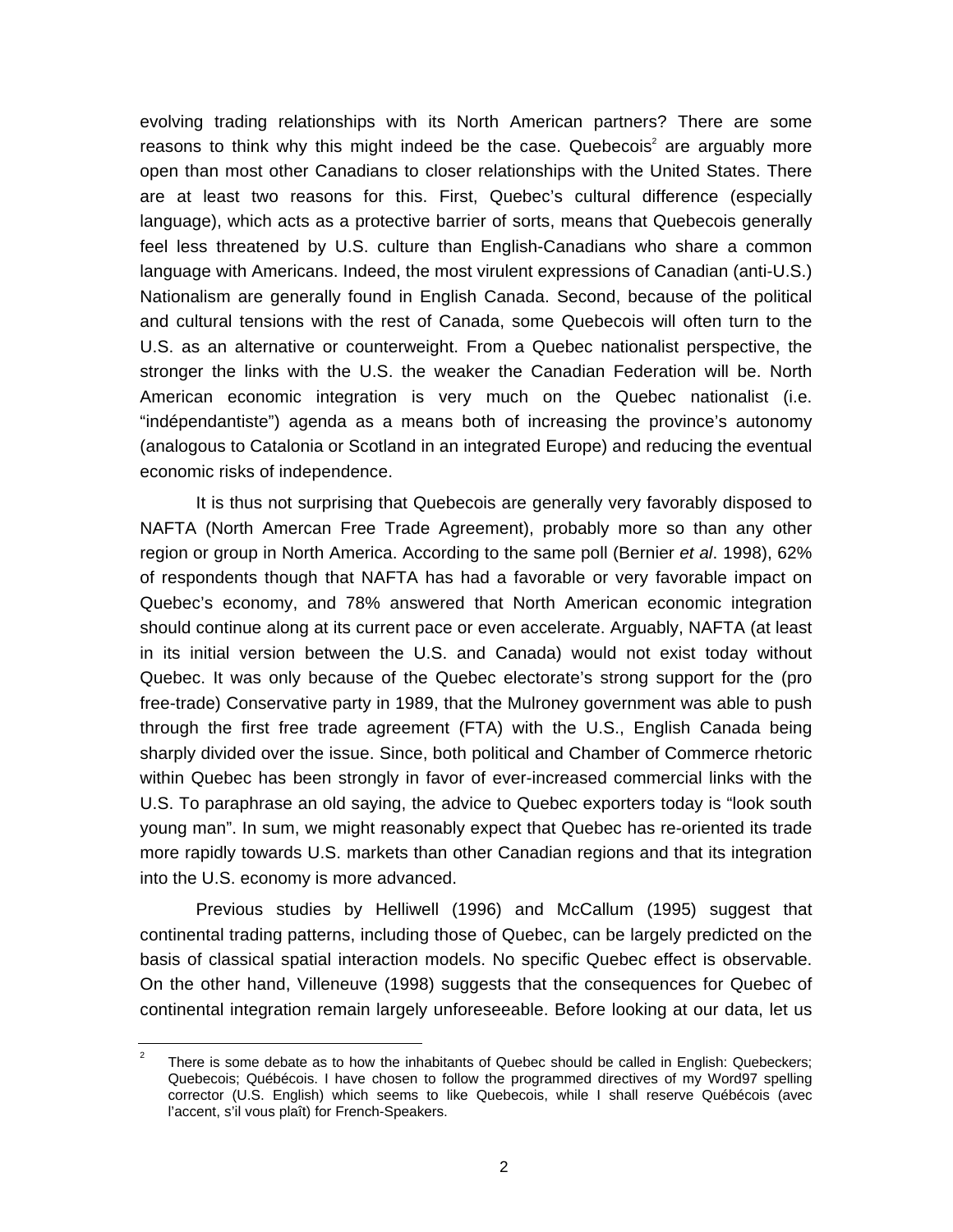establish our conceptual framework. As we shall attempt to demonstrate, geography, location and urban size are of major importance in determining how a region will be impacted by continental economic integration.

#### **MODELING THE REGIONAL IMPACT OF CONTINENTAL INTEGRATION**

Continental economic integration is defined here to mean a situation in which sub-national regions (states; provinces) and nations of a same continent are increasingly linked to each other by trade and factor flows, rather than to regions and nations in other continents. Continental economic integration will necessarily be furthered by treaties to reduce barriers to trade and factor flows such as NAFTA, but may equally be facilitated by technological change reducing transport and communications costs. As barriers between continental trading partners fall, we should expect trade between them to increase, compared to infra-national trade and trade with nations in other continents.

As figures 1 and 2 show, the economic integration of Canada into the U.S. economy has increased at a steady pace since the mid 1950's, with a major upsurge in the early 1990's which can only be attributed to  $NAFTA<sup>3</sup>$ . During the early 1950's, Canadian merchandise exports typically accounted for about 20% of GPD, but had risen to 38% in 1997 (figure 1). The share going to the U.S. has risen steadily since the 1920's (figure 2) marking a major spatial shift in Canadian trade. Before World War II, Canada's trade was primarily oriented toward Britain and the British Empire. Since, its exports have become more and more oriented to the U.S., with the U.S. now taking over 80% of Canadian exports. Clearly, we should not expect this shift to increasing integration into the U.S. economy to impact all Canadian regions equally.

International evidence largely confirms that economic integration (both national and continental) will favor the long-run convergence of per capita incomes between regions (Cuadrado Roura 1998; pp. 57-70; Mills and Hamilton 1994; pp. 39-51; Barro and Sali-i-Martin, 1995; pp. 382-413), often accompanied in turn by major geographical shifts in production and population. Both within the U.S. and Canada, regional income disparities have gradually declined since the Second World War, although still significant in many cases. The new Canada-U.S.-Mexico free trade environment is too recent to draw any useful conclusions on income convergence. However, as we shall attempt to show, it is possible to model (predict) the impact of continental economic integration on regional (sub-national) shifts in production and trade.

<sup>3</sup> For the sake of simplicity, we show data only for exports. Merchandise exports include all goods, both processed on non-processed, but exclude services (invisible exports) thus slightly underestimating the total level of export activity (by about 15 to 20%). Data sources are given at the end (appendix B).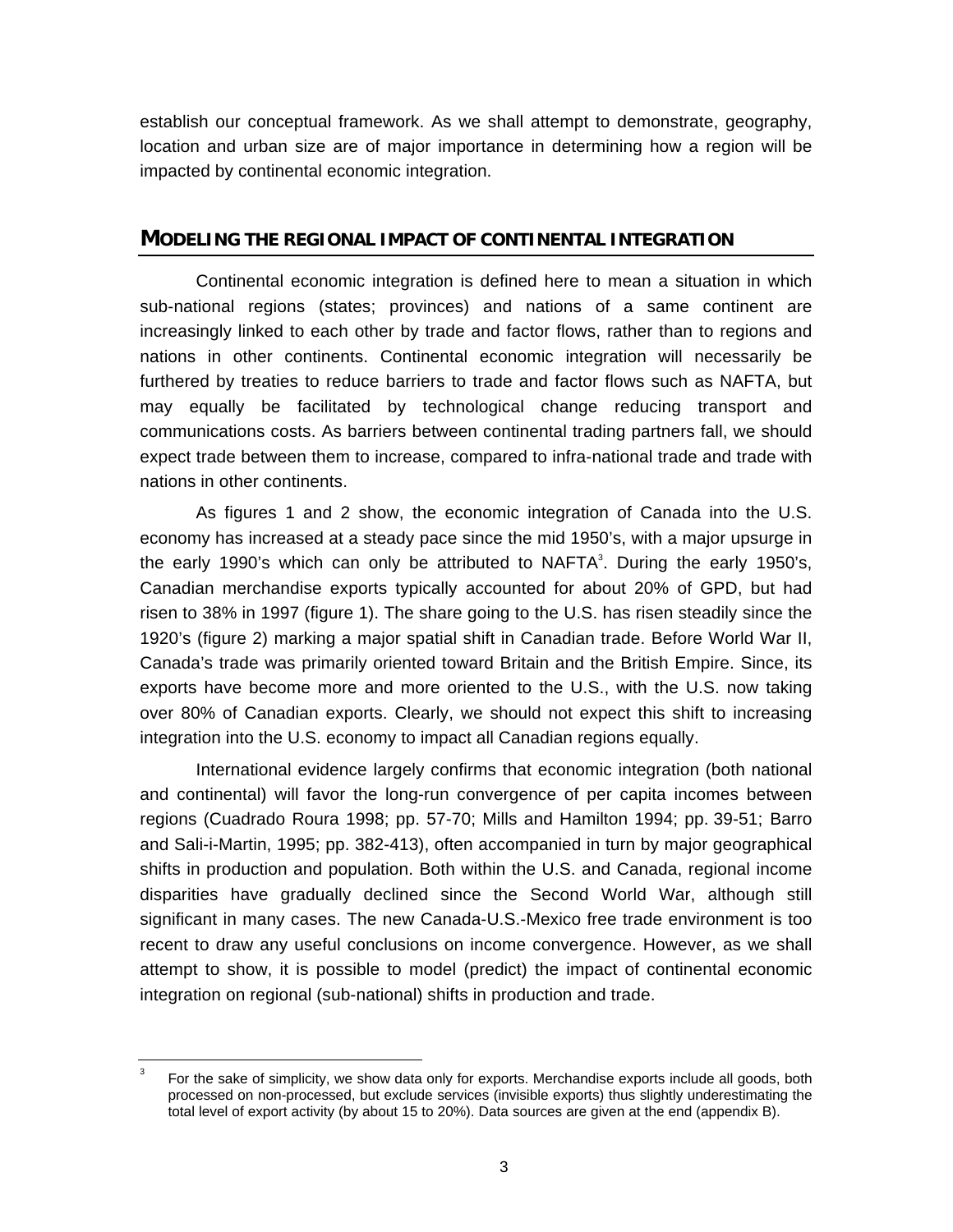

**Figure 1 - Merchandise Exports as a % of GDP, Canada, 1926-1997 (Total and to the U.S.)**

**Figure 2 – Percentage of International Merchandise Exports going to the U.S., Canada, 1926-1997**



## **A simple conceptual model**

In Paelinck and Polèse (1998) and Pérez and Polèse (1995; 1996) we proposed a conceptual model for analyzing the regional impact of continental integration. Two basic postulates of that framework were: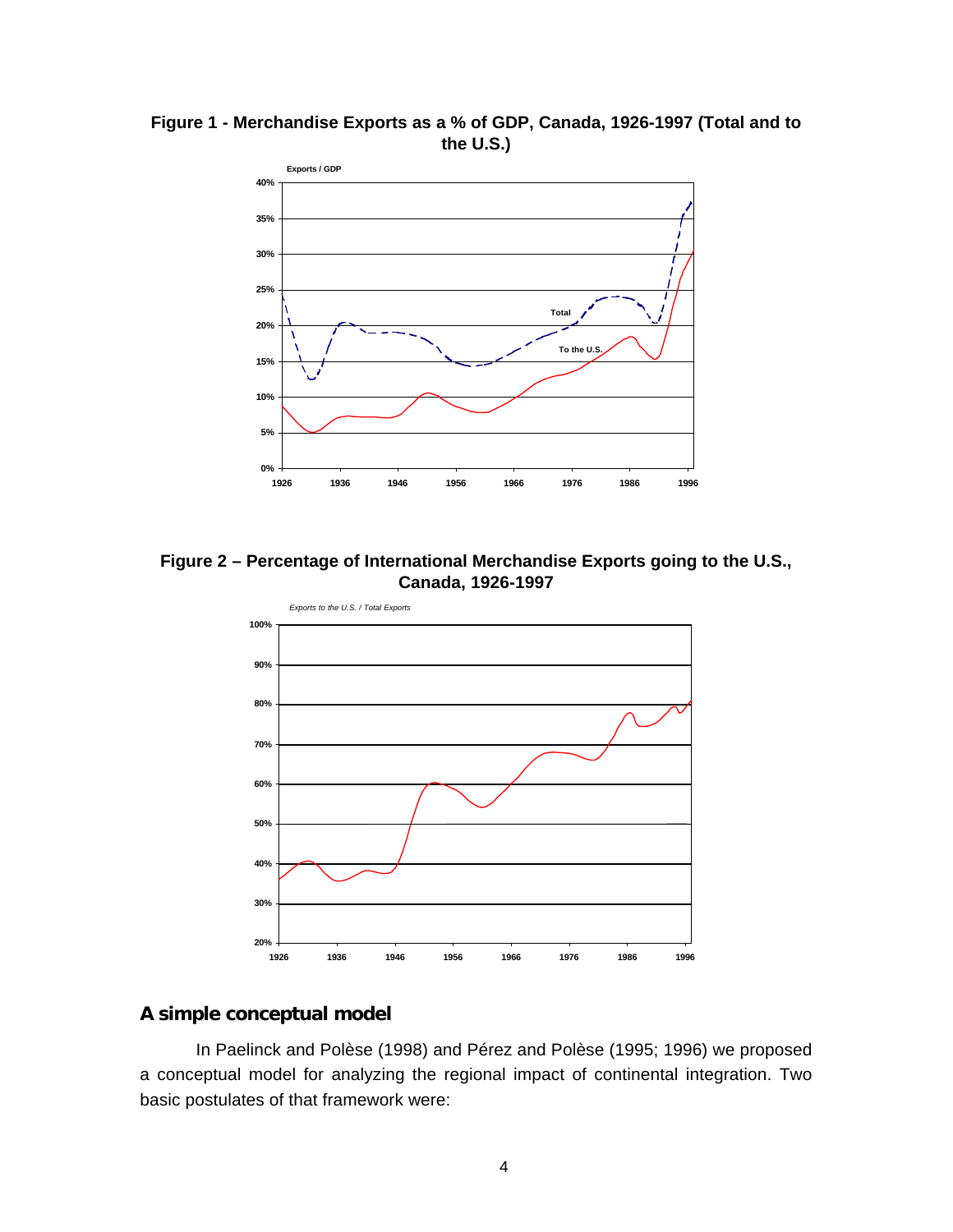- Continental economic integration will strengthen (i.e. increase their GDP shares) for those regions best located for trade with what we call the continental economic core*.* This postulate holds up rather well in Western Europe, where the continental economic core can be defined as a banana shaped region going from Zurich in the south to Amsterdam in the north. Thus, in Europe continental economic integration appears to have strengthened the relative positions of Northeastern Spain (i. e. Catalonia), Southeastern England, and Northern Italy within their respective nations.
- As a corollary, those regions most distant from the continental core will be increasingly marginalized (i.e. declining GDP shares). Again, the European experience seems to largely support this postulate. Southern Italy, northern Britain and southwestern Spain continue to lag behind their respective nations. The British case is especially revealing. The re-direction of British trade flows from the Old Empire (to the west) to the European continent (to the southeast) is a powerful factor explaining the decline of Liverpool, the traditional gateway to the west, and the continued strength of London (Hohenberg and Lees, 1995; p.372).

Adapting the same framework to North America requires that we identify a continental economic core, which we have roughly defined as the New York-Chicago axis, with a second core evolving on the Pacific Coast, centered on San-Francisco and Los Angeles (see Map 1). Thus, for the two U.S. trading partners (Mexico and Canada), those regions most accessible to the continental core (or cores) would *ceteris paribus* be the potential winners from continental integration. In the Mexican case, for example, the main potential winners should be the region around Monterrey (Nuevo León – Tamaulipas), best-poised for trade with the U.S. economic heartland, and Baja California Norte (Tijuana-Ensenada-Mexicali) because of its proximity to the evolving Pacific core. Following the same reasoning, southern Mexican regions (Oaxaca; Chiapas; etc.) should be the chief "losers". Our conclusions in this respect are not different from those of others, especially the emphasis on the continued northward shift of the Mexican economy (Hansen, 1994; Gordon *et al*, 1993).

Our framework, with its strong emphasis on location, is rooted in the classical models of regional economic analysis and regional science, specifically spatial diffusion and gravity models (see for example Isard 1960; 1975). Simply stated, gravity models predict that the potential for interaction between two points is a function of *distance* and *mass.* Thus, trade should be greatest between regions which are both closest to each and which have the greatest mass (regional GDP or population being the traditional variables for mass). These are the regions which should *a priori* gain most from the lifting of trade barriers; that is, to the extent that former protectionism constituted a barrier to "natural" interaction. Stated differently, two economically diversified contiguous regions (divided by trade barriers) stand more to gain from a lifting of trade barriers than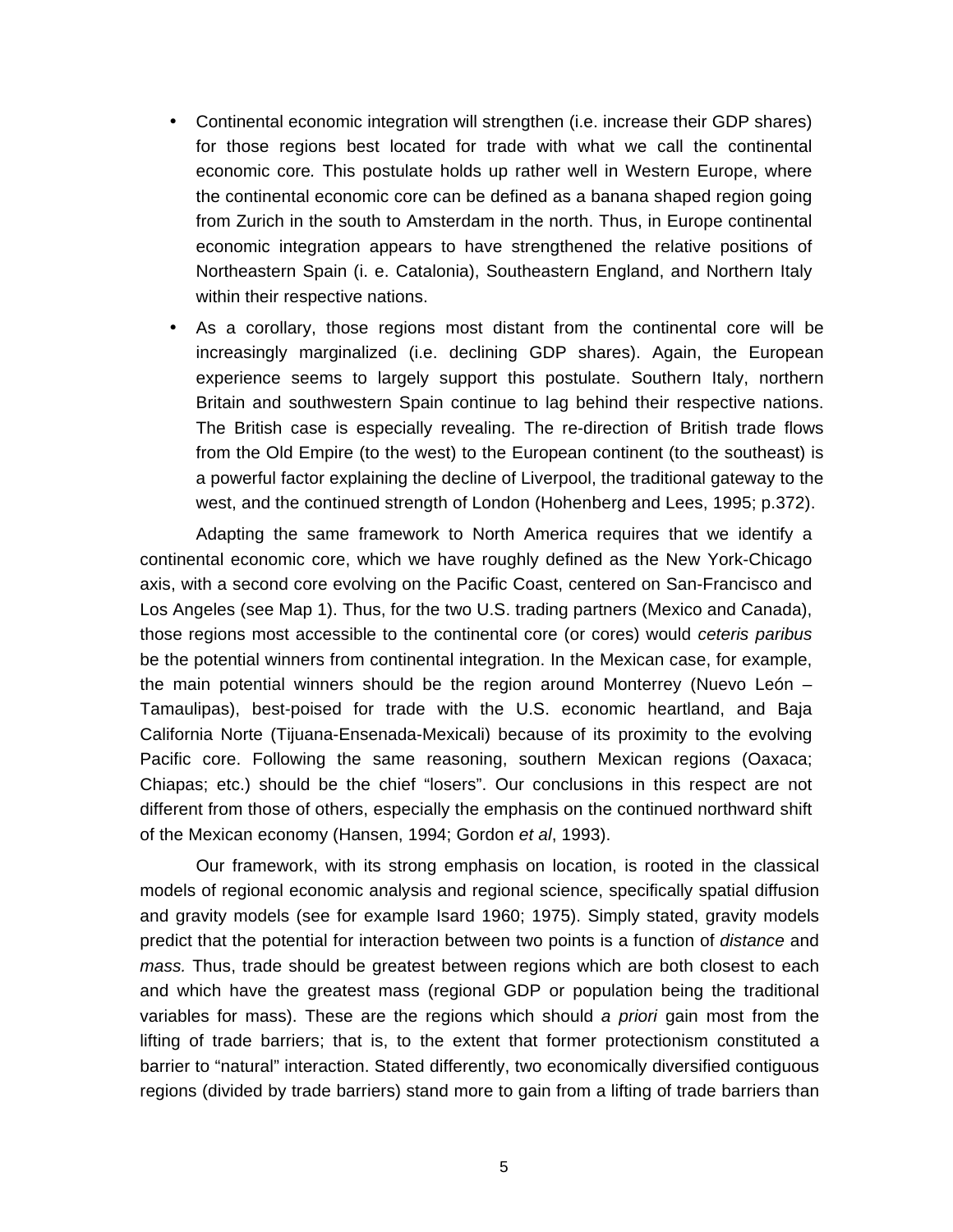two distant regions. In this respect, Ontario and Michigan stand more to gain from a reduction in trade barriers between the U.S. and Canada than, say, Nova Scotia and Kansas. The former two are natural strong trading partners while the latter are not. The identification of Canadian and U.S. regions is given on maps 2 and 3 (Appendix A).



#### **Map 1 - Schematic View of North America**

#### **Metropolitan areas and cross-border economic zones**

Let us now refine this simple model by introducing two additional considerations. Let us begin by refining the concept of *mass*. The presence of a major (diversified) urban metropolis can act as a positive factor in developing trade links with other regions, in part by ensuring that a significant proportion of the multiplier impacts (derived from trade) are captured by the region. The regional impact of any increase in trade is in part a function of the complexity of internal industrial linkages. Also, a major metropolis can act as a facilitator of trade via its role as a regional service, communications, and distribution center. The diversity of local service functions (finance; wholesaling; advertising; marketing; etc.) will in part determine the capacity of a region both to facilitate and to capture the gains from foreign trade. We thus modify the notion of *mass* as including the presence of a major urban metropolis. For the purposes of our analysis, we define a "major metropolis" to be an urban agglomeration with a population of over one million. In Canada, three metropolitan areas, Toronto, Montreal, and Vancouver, fall into this class.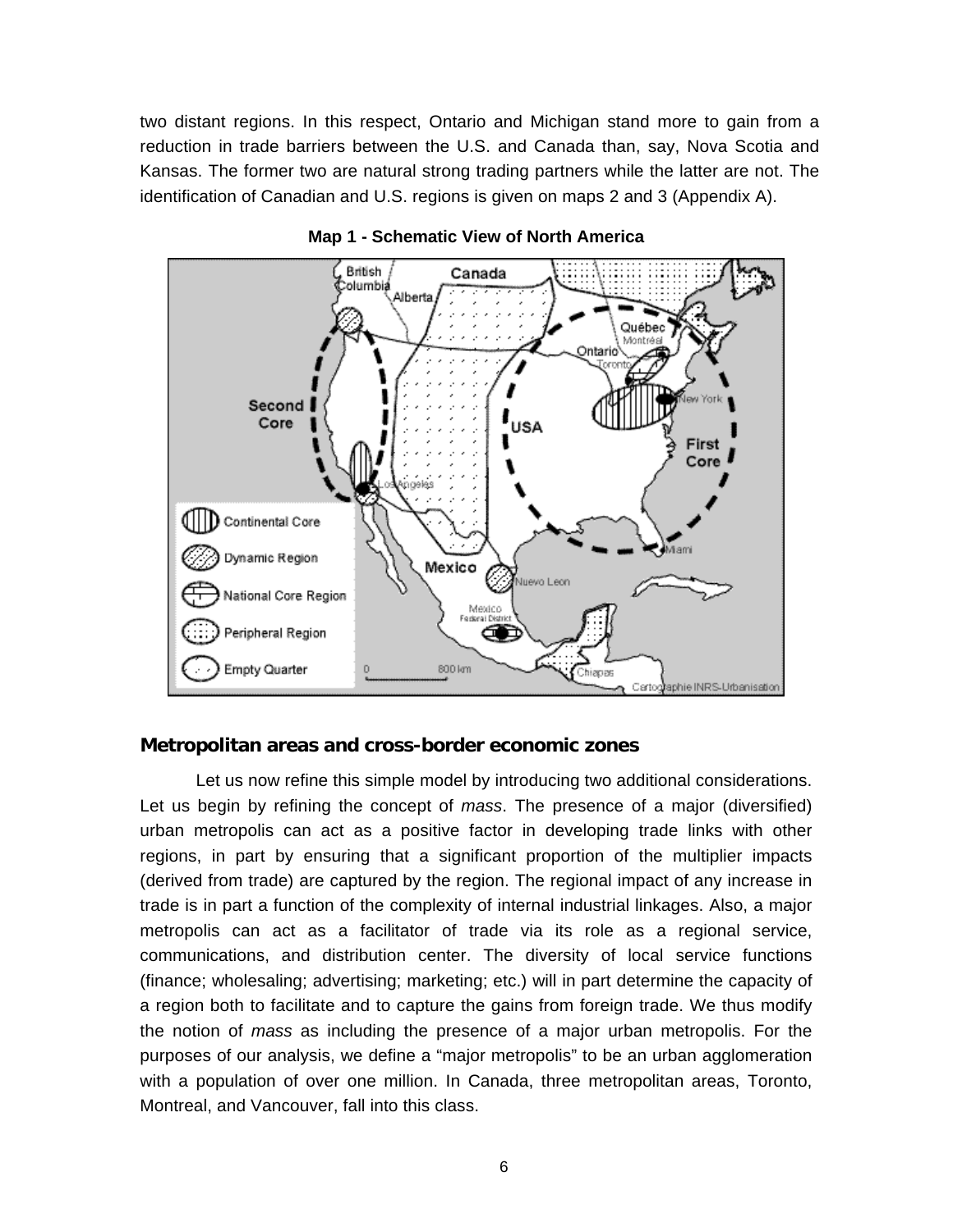We also need to consider the case of cross-border urban agglomerations. Mexican cities along the U.S. border (Tijuana and Juárez being the largest) are not separate urban entities in the true sense of the term, but rather cross-border extensions of larger bi-national urban agglomerations. In Canada, analogous cases are Windsor, across from Detroit, as well as the twin cities of Niagara Falls (Ontario and New York State) and Fort Erie, Ontario, across from Buffalo, New York. A case could equally be made for the proposition that the cities of Vancouver (British Columbia) and Seattle (Washington) today constitute one large cross-border economic area, despite their distance (some 200 km). However, the point we wish to make is this: the potential gains from trade are greatest in regions where urban areas in adjoining nations are closely intertwined in a common urban network, in essence forming a potentially integrated industrial complexes. Brown and Anderson (1997) stress this point with reference to the dense web of trade in intermediate goods (much of it within the automobile industry) linking adjoining urban regions in southern Ontario and the U.S. Midwest. It is in those regions that the potential for agglomeration and scale economies (derived from increased integration) is also the greatest.

Summarizing the above, regions where the gains from a lifting of trade barriers will maximized should, ideally, possess the following three attributes:

- Be close (or adjacent) to a continental economic core; more so than other regions in the nation.
- House a major urban metropolis and service center.
- Be part of a cross-border agglomeration or natural trading area.

Possible permutations are schematically presented on figure 3.

| <b>Potential "Winners" (Growing GDP Shares)</b> | Indeterminate 1                                  |  |  |  |
|-------------------------------------------------|--------------------------------------------------|--|--|--|
| (1) Adjacent to Continental Pole                | Adjacent to Continental Pole                     |  |  |  |
| (2) Major Urban Metropolis                      | No Major Urban Metropolis                        |  |  |  |
|                                                 |                                                  |  |  |  |
| (3) Natural Cross-border Trading Partner        | No Natural Cross-border Trading Partner          |  |  |  |
| Indeterminate 2                                 | <b>Potential "Losers" (Declining GDP Shares)</b> |  |  |  |
| Non-Adjacent to Continental Pole                | Non-adjacent to Continental Pole                 |  |  |  |
|                                                 | ٠                                                |  |  |  |
| Major Urban Metropolis                          | No Major Urban Metropolis                        |  |  |  |

#### **Figure 3 - Schematic Matrix for Evaluating the Potential Impact of Continental Integration on Sub-national Regions**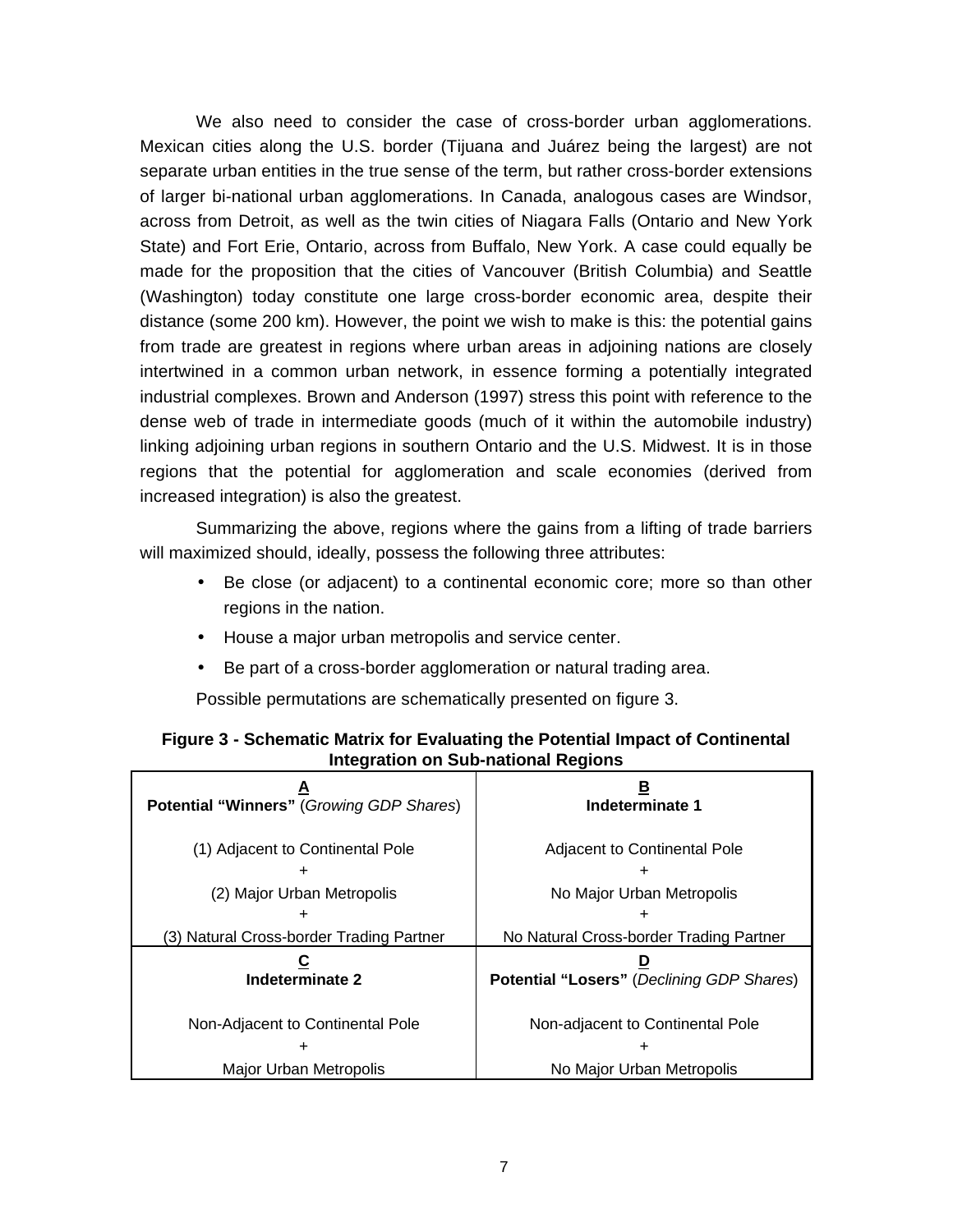#### **Positioning Canadian regions**

The various regions and provinces of Canada vary greatly in terms of their relative weight within the Canadian economy. Ontario is the dominant regional economy with about 41% of Canada's GDP, followed by Quebec with about 22% (figure 4). These two provinces are often referred as the Canadian heartland (or Central Canada, by Western Canadians), historically the economic core of the federation, united by the St. Lawrence – Great Lakes transport corridor. Thus, contrary to the U.S. experience where a second major core in the West has challenged the historical dominance of the Northeast, the Canadian economy is still largely centered (63% of GDP) in two "central" provinces, located in the eastern part of the nation $4$ . Compared to the combined weight of Ontario and Quebec, all the other regions appear more or less marginal or peripheral, with only British Columbia (B.C.) of any major consequence with 13% of GDP. This "unequal " relationship has given rise to very strong regional identities (and grievances) outside Ontario and Quebec, adding an additional complicating element to the already complex relationship between Quebec and the rest of Canada.



**Figure 4 – Shares of National GDP (in %), Canadian regions, 1996**

<sup>4</sup> It should be noted that almost all of Ontario's population (well over 80%) lives in its southeastern tip, in an area well to the east of Chicago.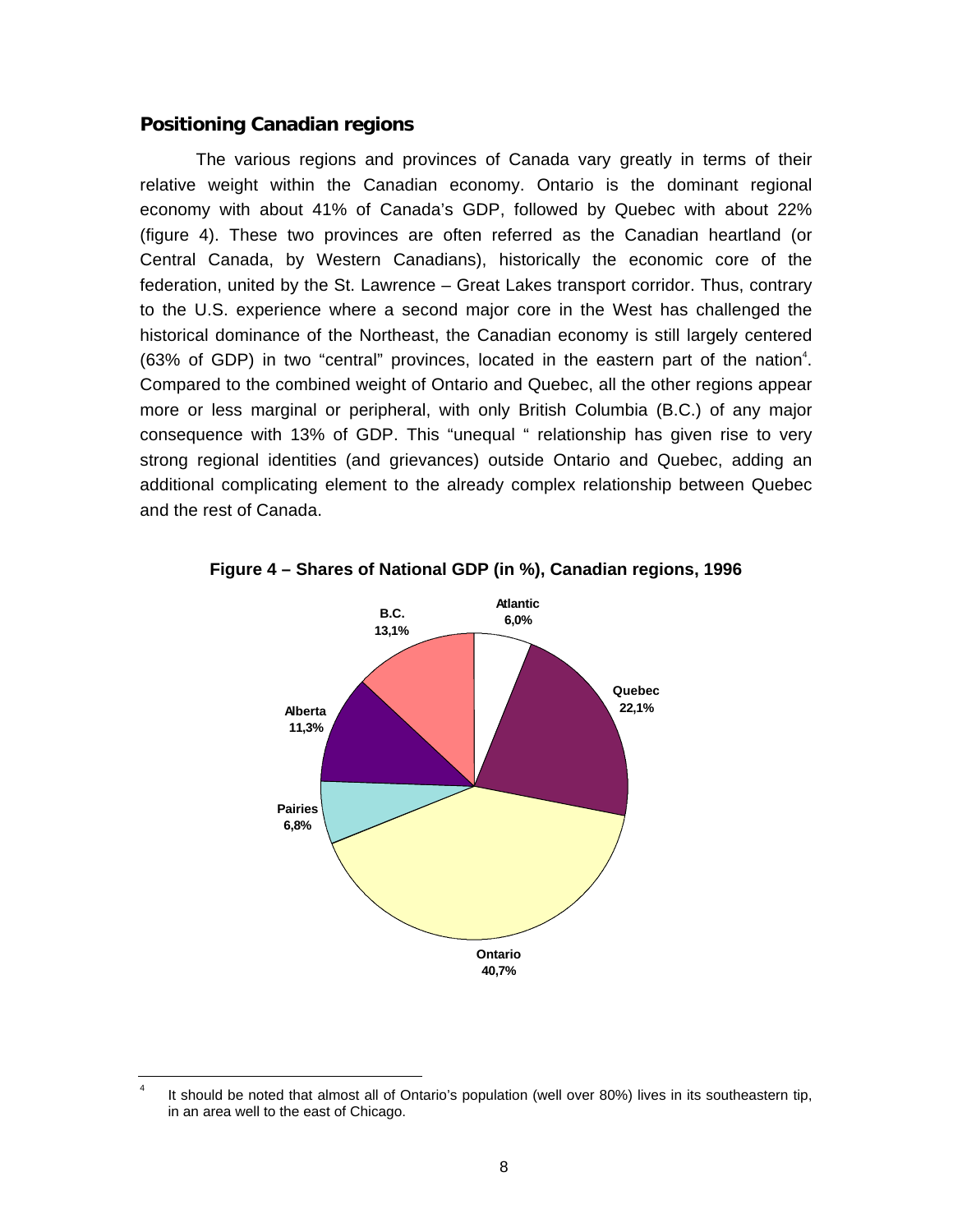Figure 5 positions Canadian regions with respect to the impact matrix (figure 3). Figure 5 predicts that Ontario stands to gain most from continental integration. It should be the most integrated into the U.S. economy and see a constant rise in its share of national GPD. Ontario is strong on all three criteria. It is geographically part of the New York – Chicago axis. It is home to Canada's major metropolis, Toronto, and its southern tip (where most people live) forms part, as already noted, of a dense bi-national urban network of inter-linked cities. British Columbia (B.C.), by comparison, although well positioned, especially with respect to Pacific Rim economies (not necessarily in NAFTA), remains fairly peripherally located within North America. At the other extreme (the "Losers"), the Atlantic Provinces are the least well positioned to gain from continental integration. They are peripherally located with respect to a continental economic core. The largest urban area, Halifax (population: 250,000) is of very modest size, and the Atlantic Provinces are not part of a dense bi-national urban system. The only overland transport connection with the U.S. goes through sparsely populated northern Maine. Manitoba and Saskatchewan are also poorly positioned because of their inclusion in the "Empty Quarter"(see discussion below) and the absence of a major metropolis.

| <b>Potential "Winners"</b>                                                                                     | Indeterminate 1                                                                                                        |
|----------------------------------------------------------------------------------------------------------------|------------------------------------------------------------------------------------------------------------------------|
| (1) Adjacent to Continental Pole +<br>(2) Major Urban Metropolis +<br>(3) Natural Cross-border Trading Partner | Adjacent to Continental Pole, but with no Major<br>Urban Metropolis and Natural Cross-border<br><b>Trading Partner</b> |
| <b>Ontario</b> (OK on all points);<br>British Columbia (weak on 1)<br><b>Quebec (Southwest)</b>                |                                                                                                                        |
| С<br>Indeterminate 2                                                                                           | Potential "Losers"                                                                                                     |
| Non-Adjacent to Continental Pole<br>but with a Major Urban Metropolis                                          | Non-adjacent to Continental Pole<br>and no Major Urban Metropolis                                                      |
| <b>Alberta</b> (in part : weak on 1 and 2; no 3)                                                               | <b>Atlantic Provinces</b><br><b>Prairies</b> (Manitoba and Saskatchewan)<br><b>Quebec</b> (Eastern Part)               |

**Figure 5 - Classification of Canadian Regions according to Impact Matrix**

But what of Quebec? According to our framework Quebec is a divided province, with a foot in both extreme quadrants. It is strong on criterion 2, home to Canada's second largest metropolis, Montreal (population: 3,3 million), located in the southwestern corner of the province close to the U.S. border, where about 65% of the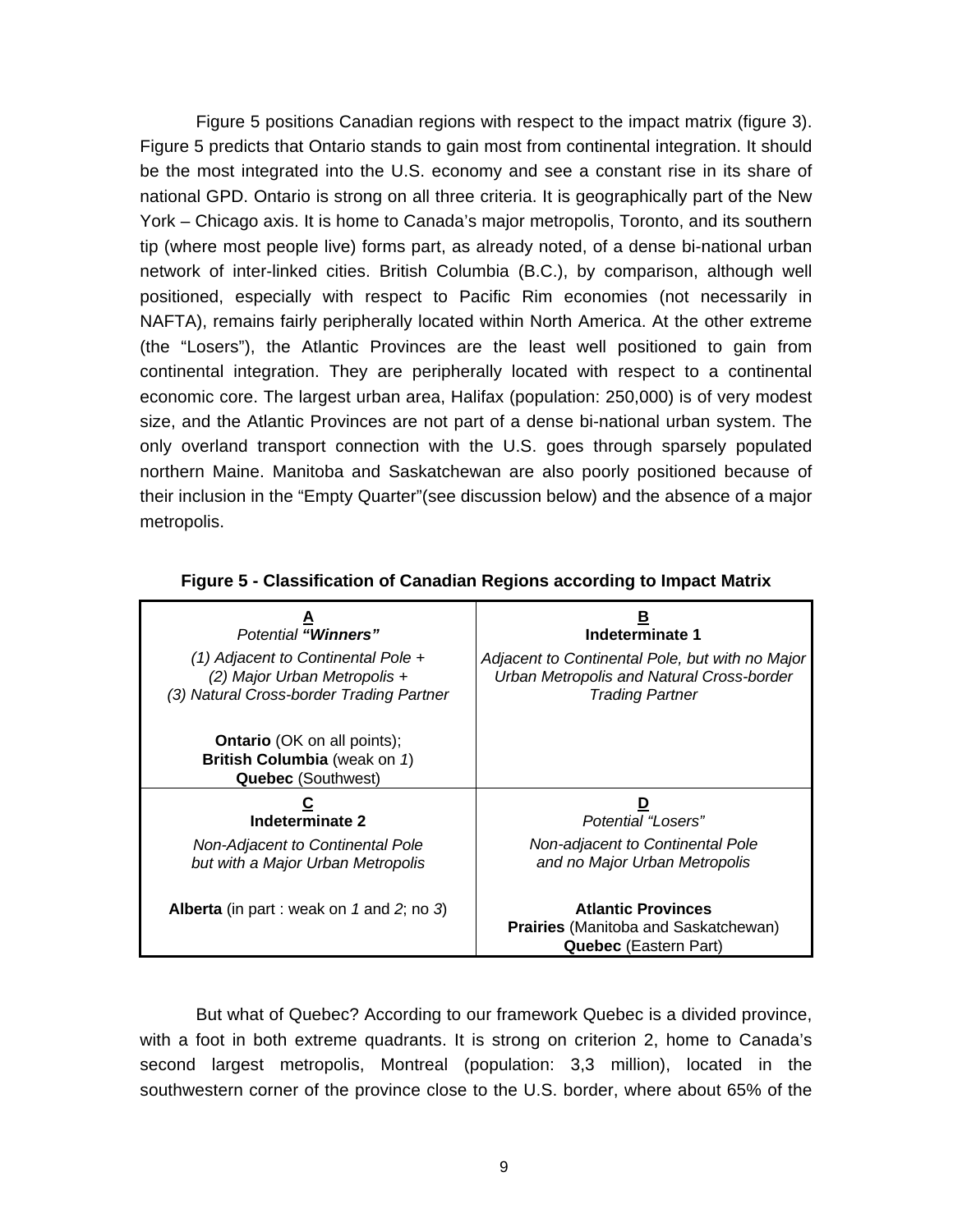population lives. Although well located for trade with the Northeastern U.S. "core" states (criterion 1), it is not linked into a dense bi-national urban system (criterion 3). The U.S. areas on which Quebec borders (upstate New York and Northern New England) are sparsely settled with no major cities. The eastern and northern parts of the province are in many respects similar to the Atlantic Provinces, weak on all three criteria. Thus, our framework would lead us to predict that Quebec will be less integrated into the U.S. economy than Ontario, but more so than the Atlantic Provinces, and that the evolution of its GDP share is difficult to predict *a priori*.

#### **A digression: on North America's specificity?**

Before we go on to examine our empirical evidence, let us take a closer look at the role of history and geography. North America is not Western Europe. The simple transposition of our earlier framework (Paelinck and Polèse *op cit*) to the North American case is not self-evident. We cannot simply proceed as if North America were a homogenous plain without history. Regional shifts in GDP must be interpreted taking into account the historical pattern of North American settlement.

For Canada and the United States, long-term regional shifts in population and GDP are in part a result of the simple fact that both are settler nations, first colonized from the east by Europeans, and by their imported slaves in the case of the U.S. South. The period 1650-1910, broadly speaking, was largely concerned with "filling up" the continent with settlers; thus, the gradual westward shift in the center of population gravity, especially in the United States. North America (north of the Rio Grande) is nearing the end of this long settlement process. Traditional geographical constraints, together with the accumulated weight of man-made artifacts and capital investments (agglomeration economies, transport systems; technological change; etc..), will then, as in Western Europe, be the decisive factors determining the comparative advantage of regions.

However, the westward shift in production and population is not over. This movement is in large part modulated by two factors: 1.) the intrinsic carrying capacity (fertility; water; climate; etc.) of lands west of the Rocky Mountains; 2.) the economic dynamism of trading partners across the Pacific. This makes it difficult to apply a simple center-periphery model to North America, which is why we have referred to two rather than to a single continental core (some might wish to go even further). Also, geographical and ecological constraints, modern technology notwithstanding, will continue to favor regions with temperate climates, located near oceans or navigable waterways, in contrast to regions that are land-locked with inhospitable climates. In North America, the demographic and economic weight of the "dry" land-locked interior has been gradually declining since the 1930's, following the initial waves of settlement (1870-1914). Garreau (1981) coined the term "Empty Quarter" to describe the sparsely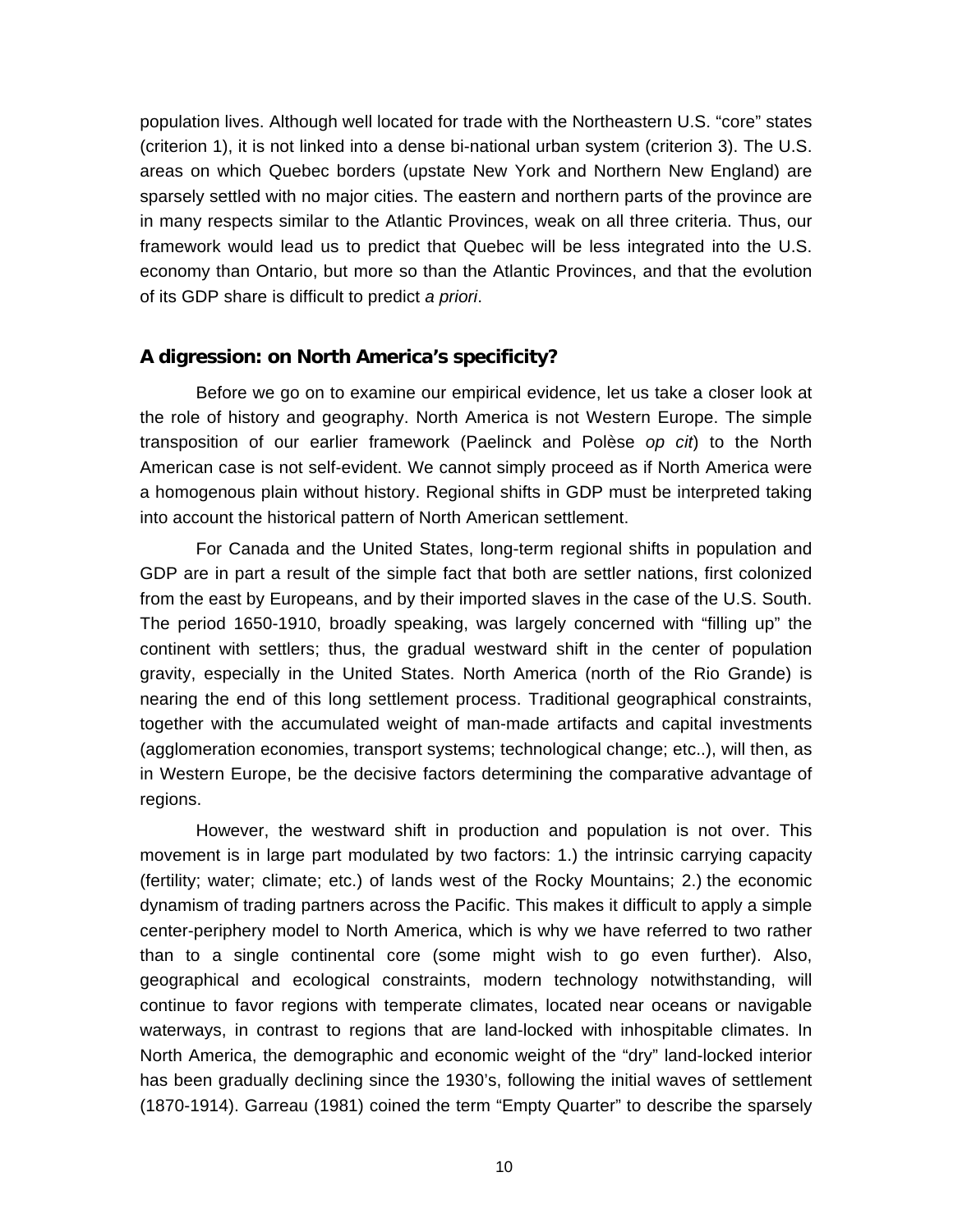populated North American interior (see Map 1). Most American States lying, roughly, along a line from Regina (Saskatchewan) to Amarillo (Texas) have seen their share of the US total population decline since the Second World War. This includes notably, the two Dakotas, Nebraska, Wyoming, Kansas, and Oklahoma, and also holds for the provinces of Saskatchewan and Manitoba with respect to the Canadian total.

In sum, given the settlement process of North America, we would expect the GDP shares of the old eastern settler provinces, including Quebec and Ontario, to decline on the long run, acting as a countervailing force to the positive effects of continental integration. In the case of the other old settler region, Atlantic Canada, the predicated impact of continental integration would simply reinforce the historical process of relative decline, while at the same time accelerating the relative rise of the most westerly provinces (Alberta and B.C.).

#### **REGIONAL DIMENSIONS: EMPIRICAL ANALYSIS**

Let us begin by examing long term shifts in GDP shares by region (figure 6).

#### **Long term shifts in GDP shares**

As preditced above, the wesward "settlement" shift in population, also reflected in GDP shifts, clearly favors Canada's two most westerly provinces (Alberta and B.C.). The results for the most recent period (1991-96) suggest that accelerated continental integration following NAFTA has not significantly modified this historical process. On the other end of the geographic spectrum, the Atlanic Provinces in the east continue their historic process of decline, but with seeminly a sharp acceleration since 1991. The story of Atlantic Canada suggests a fate analogous to that of Western Britain, specifically the case of Liverpool cited earlier, as Atlantic Canada's location becomes increasingly peripheral as the nation abandons Atlantic (Commonwealth) ties in favor of continental links. Both emotionally and economically, the Atlanic Provinces have historically been the closest to Britain, and as such have stood to lose most from a weakening of Commonwealth trading links<sup>5</sup>. Turning to the two eastern Pairie Provinces, the negative "Empty Quarter" effect clearly shows up from 1941 to 1991 with a significant decrease in GDP share. However, the decline seems to have been reversed since 1991, contrary to what our matrix (figure 5) would predict. A purely

<sup>5</sup> My apologies here to the (French-speaking) Acadian community of Atlantic Canada whose emotional ties, understandably, are not necessarily with Britain. In this respect, it is perhaps not entirely coincidental that continental integration has gone together with an impressive resurgence of Acadian entrepreneurship, especially in the Province of New Brunswick. Acadians make up barely 10% of the region's population (but about 33% in New Brunswick).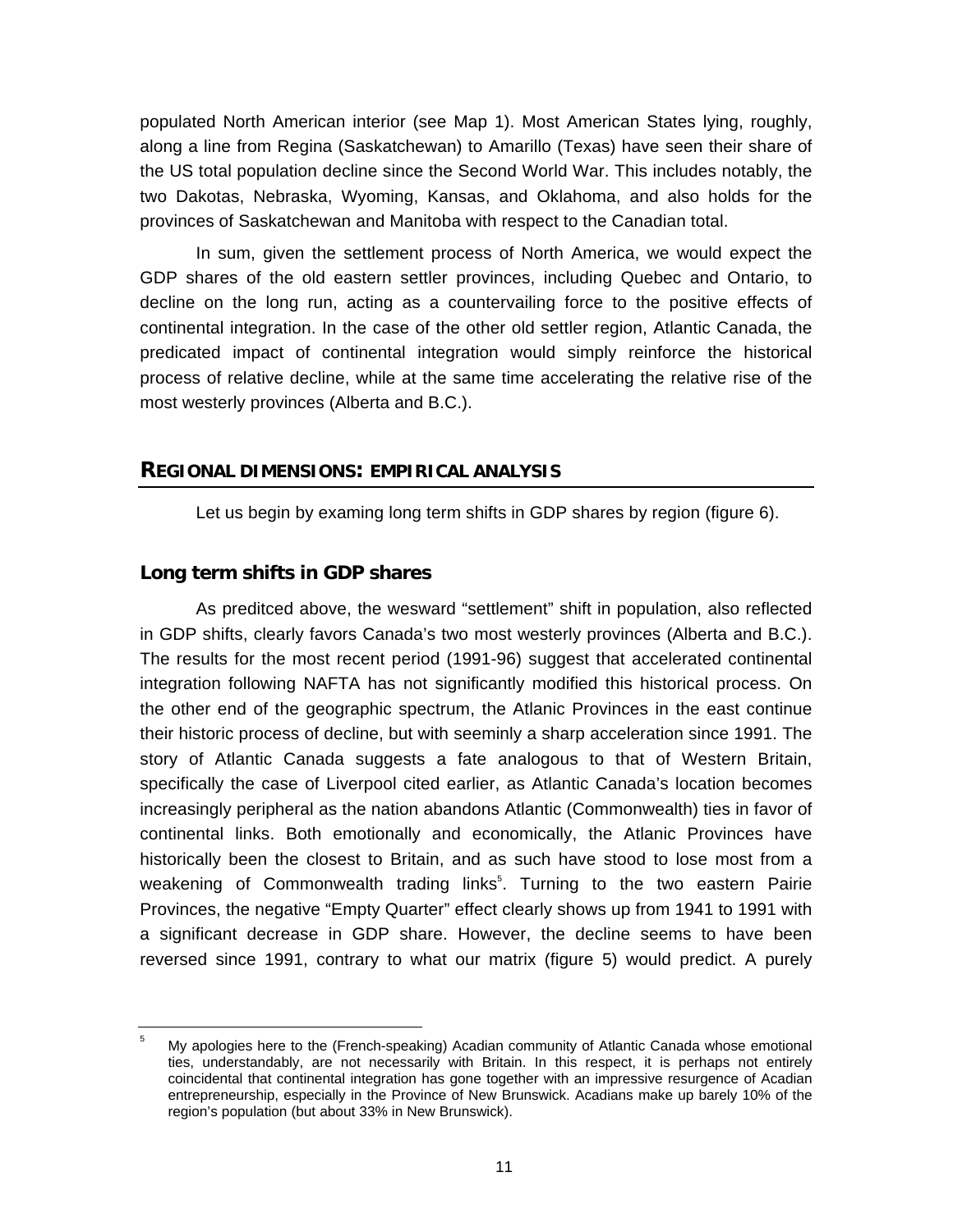cyclical effect may be at play as the economies of these two provinces are largely based on volatile primary product exports (notably wheat for Saskatchewan).



**Figure 6 – Relative Change in GDP Shares, 1941-1991 and 1991-1996, Canadian Regions (5 year average)**

Ontario's share of the national total has changed only slightly over the past half a century with a slight decline from 1941 to 1991, but which seems have been halted since. Clearly, Ontario's position as the dominant regional economy does not appear to be threatened, quite on the contrary. It is important to underscore the nature of Ontario's continued strength. Were Ontario an American State, its fortunes would "normally" have been different. The two U.S. States with which southern Ontario shares a land boundary, Michigan and New York (specifically the Detroit and Buffalo regions), have seen their shares of U.S. GDP decline over the past fifty years. Ontario could have shared the same fate as its "Rustbelt" neighbors. By the same token, Toronto should have seen its dominance challenged by West Coast financial and entertainment centers, along the lines of the Los Angeles' and San Francisco's challenge to New York city. But unlike the U.S. case, Vancouver on the West Coast, despite its steady growth, does not seem to pose a threat to the continued dominance of Toronto as Canada's pre-eminent financial and entertainment center. Our matrix (figure 3) provides part of the answer. Despite Ontario's "Rustbelt" location from a U.S. perspective, Ontario clearly is the best located region *within Canada* for interaction with the American economic core, *compared to other Canadian regions*.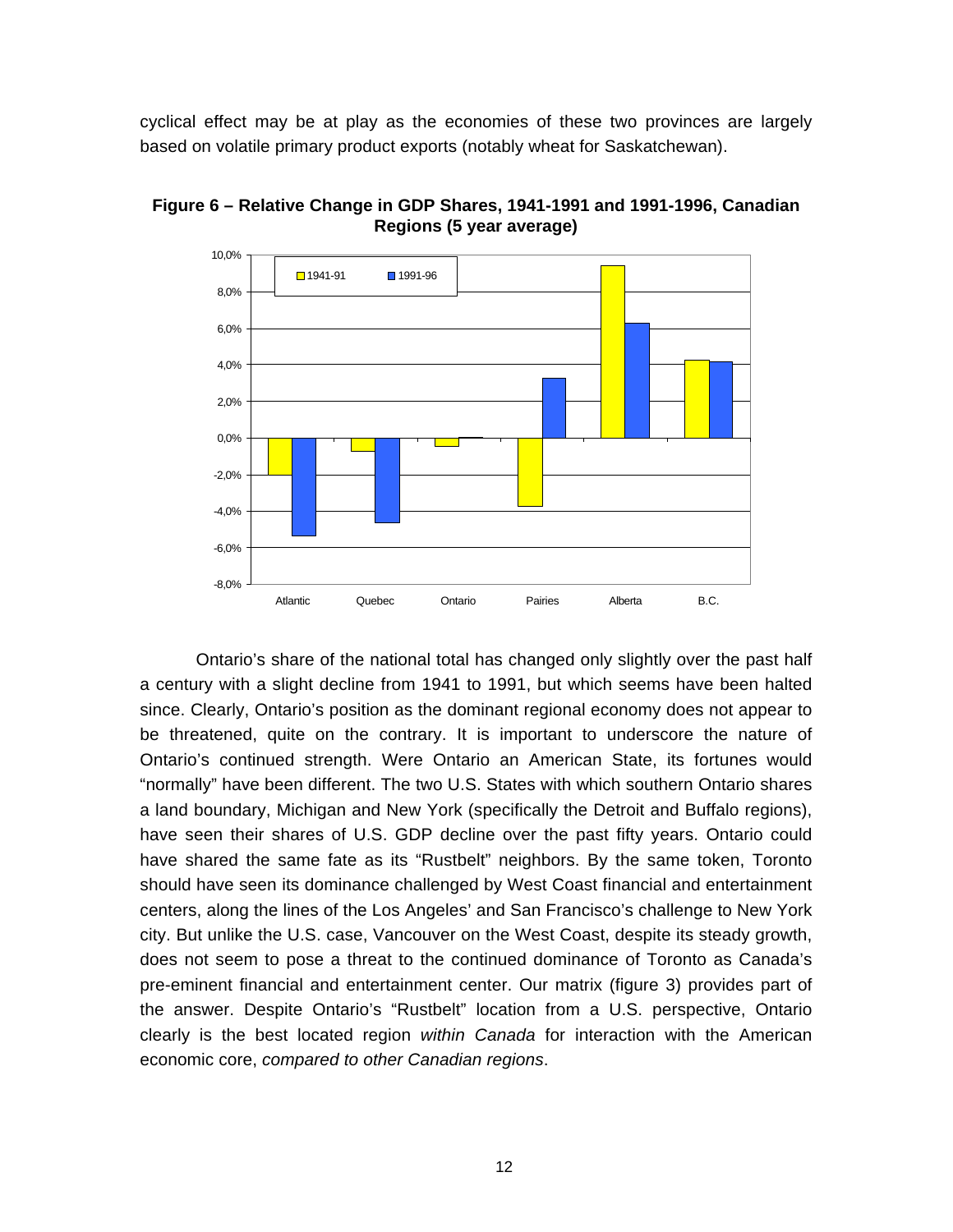The results for Quebec are less encouraging: a slight decline for the 1941-1991 period, but with a proportionally much higher rate of decline since<sup>6</sup>. Others, including this author, have noted the accelerated rate of Quebec's decline in recent decades (Mathews 1998). Part of the explanation lies in the decline of Montreal since the 1960's, previously Canada's largest metropolitan area (Coffey and Polèse 1993; Polèse 1990). Montreal's share of the Canadian urban total has been steadily declining since the 1960's, the decade during which Canadian integration into the U.S. started its upward swing (recall figure 1). Although we cannot rigorously establish causal links, it is possible to argue that continental integration has hurt Montreal in three ways: 1.) Toronto, its historically rival, is geographically better located, as noted earlier, for interaction with the U.S. economic heartland; 2.) The automobile industry<sup>7</sup>, the first historical beneficiary of free-trade, is largely concentrated in Southern Ontario near and around Toronto; 3.) The rise of French has made Montreal increasingly "alien" in an overwhelming English-speaking continent, where English is the language of commerce and boardrooms. Language differences remain powerful barriers to communication, especially for services (Coffey and Polèse, 1991). While the language difference may make Quebecois more culturally confident vis-a-vis the U.S. than other Canadians, it may also raise the costs of doing business with the U.S. Going back to our first matrix (figure 3), we might say that Montreal is located further from the U.S. (in economic cost terms) than mere distance geographical suggests, pushing Quebec towards the "D" quadrant.

The impact of language should not be overstated. We have already noted that Quebec is a divided province with a foot both in the potential "winner" and "loser" quadrants. However, the data do show that Quebec's relative decline is concomitant with a period of accelerated continental integration. At a minimum, this suggests that Quebec has not been as successful as its Ontario neighbor in re-orienting its economy to U.S. markets. This is the question to which shall now turn with the help of data on international and inter-provincial trade.

#### **Trends in international and inter-provincial trade**

In the following figures (7 through 13), the definition of Canadian regions sometimes changes, due to changing data series. Thus, the label *Prairies* includes Alberta when the latter is not specified. The *West*, when used, includes B.C. plus the

<sup>6</sup> Please note on figure 6 that the first bars (1941-1991) refer to a 50-year period while the second bar (1991-1996) refers to a 5-year period, and that the data refer to 5-year averages. If one wishes to compare total change between the two periods, the 1941-1991 bar should be multiplied by a factor of 10.

<sup>7</sup> Predating the current free trade agreement, Canada and the United States signed a free trade agreement for the automobile industry in 1965, the so-called Autpact.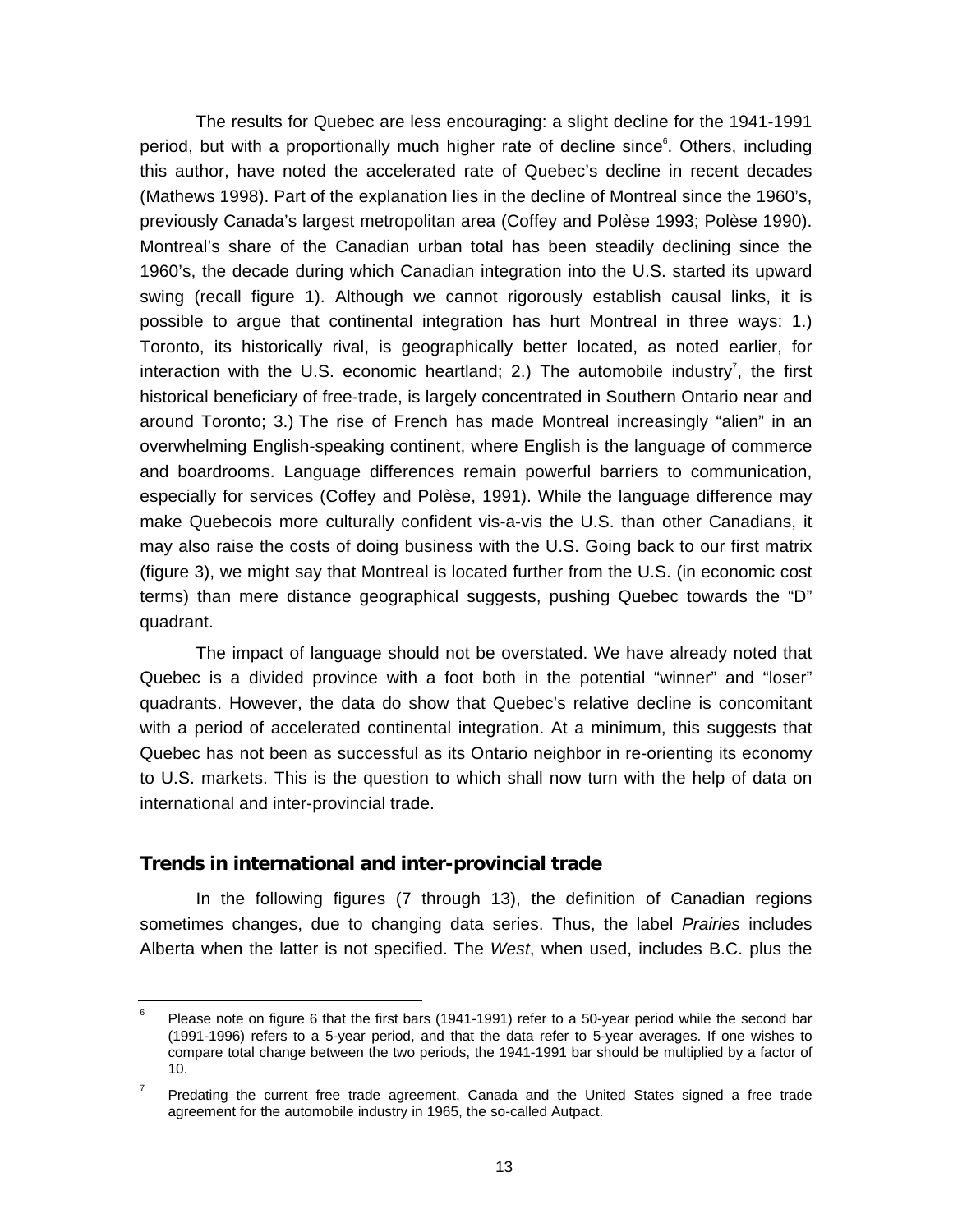three Prairie Provinces. The term *Maritimes* refers to Atlantic Canada minus Newfoundland (see also Map 2, Appendix A).

#### *Export destinations*

Figure 7 shows exports as a percentage of GDP by Canadian region. The percentages are given both for total exports and for exports to the U.S. The resulting pattern demonstrates the impact of geography. The distribution of exports going to the U.S. (the darker bar) is almost pyramidal, systematically declining as one moves further away from the economic heartland province of Ontario to the Atlantic and Pacific coasts. A clear third party effect is also visible in the more peripheral provinces, Newfoundland and B.C. (located on each coast), trading relatively more with non-U.S. partners. Thus, Newfoundland looks to the Atlantic and B.C. to the Pacific. The somewhat less than symmetrical performance for Alberta and the Prairies is most probably explained by the specialized nature of their exports: Prairie wheat to non-U.S. markets and Alberta oil to the U.S. However, the major point remains the high level of integration of Ontario (as measured by exports) into the U.S. economy. Quebec's performance does not stand out, positioned halfway between Ontario and the Maritimes as geography would predict.



**Figure 7 – Exports as a % of Provincial GDP, 1996-97 (Total Export and to the U.S.)**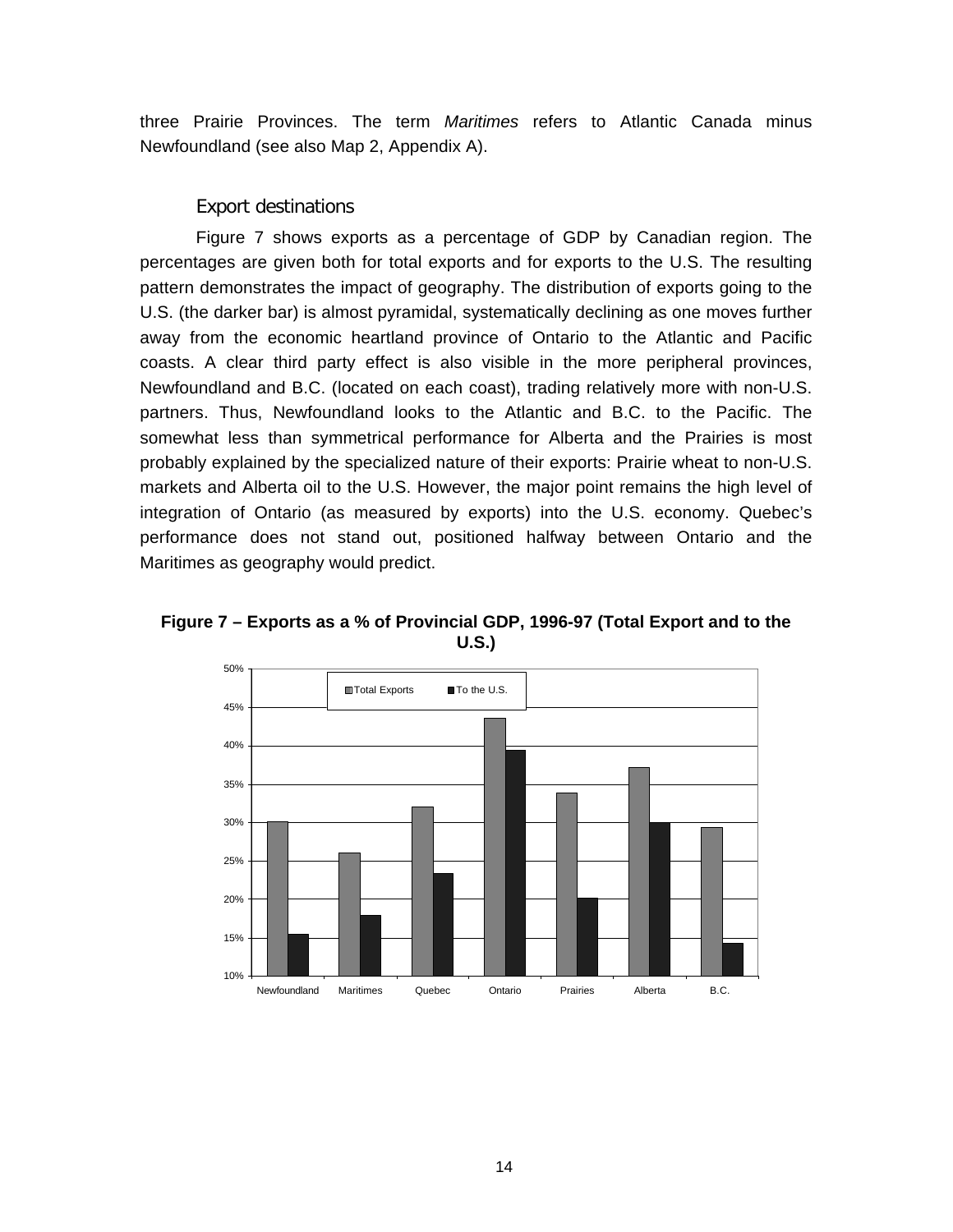#### **Figure 8 – Relative Level of Integration into the U.S. compared to Canada : Exports going to the U.S. over Exports going to the Rest of Canada, by Region, 1996-97**



On figure 8, we have calculated a rough index of relative integration into the U.S. economy by Canadian region: i. e. the value of exports going to the U.S. over the value of exports going to other Canadian provinces. The results are surprising. With the exception of the two eastern Prairie Provinces and the Maritimes, all Canadian regions now export more to the U.S. than to the rest of Canada. This is a recent occurrence as will be shown below (figures 12 and 13). Clearly, continental integration has meant a (relative) weakening of the economic ties between Canadian provinces. Here again, let us insist on the impact of geography, or rather on a return to the "normal" constraints of geography. Canada, with the exception of the Quebec-Ontario tandem, never was a natural trading area linked by waterways and historical trade routes. B.C. is separated from the rest of Canada by the barrier of the Rocky Mountains, with a major impact on transport costs. Newfoundland (excepting Labrador) has no overland link with the rest of Canada. It is thus no overly surprising that these two provinces should be weakly integrated into the Canadian economy, feeling both the pull of the U.S. and of third parties (see previous figures). On the other hand, let us recall that both the Maritimes and the eastern Prairies are relatively poorly located for trade with the U.S. economic heartland, as indeed for trade with the Canadian heartland, a major reason why both regions (as well as Newfoundland) have found it historically difficult to industrialize.

The pull of the continental economic core (or heartland) is visible in the results for Ontario which exports twice as much to the U.S as to other provinces, a level of integration significantly more advanced than that of Quebec. Quebec may perhaps feel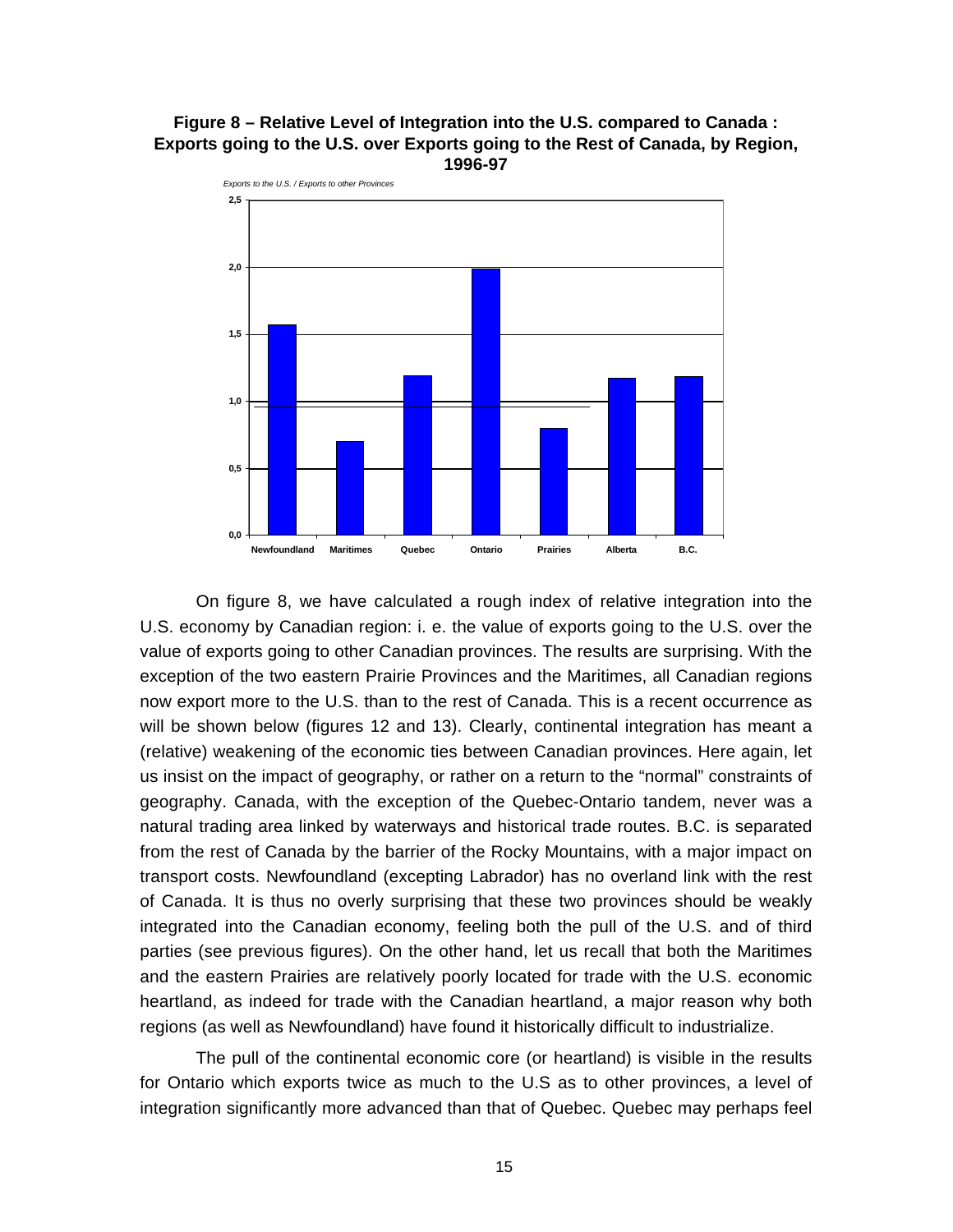more separate emotionally or culturally but, in relative terms, it is more integrated into the Canadian economy than Ontario. Perceptions, geography, and economics do not necessarily coincide. By the same token, it is interesting to reflect that the province (i.e. Ontario) that is today the least integrated into the Canadian economy and the most dependent on U.S. markets (at least as indicated by figure 8) has historically been the cradle of anti-American Canadian nationalism. Opposition to NAFTA was (and remains) most vocal in Ontario which exports some 40% of its GDP to the U.S., an irony which will undoubtedly not escape the reader.

The impact of geography is again demonstrated by table 1, which gives the destination of exports to the U.S. by Canadian region of origin and U.S. region of destination (for the definition of U.S. regions see Map 3, Appendix A). Where one is located in Canada in large part explains where one exports in the U.S. Thus, in order, the Atlantic Provinces export first to the New England States (40,3% of exports to the U.S.), Quebec to the Mid Atlantic States (with New York in first place), Ontario to the Midwest (with Michigan the most important customer), the Prairies to the Midwest (Minnesota first), and B.C. to the American Northwest (Washington State first). Hayward and Erickson (1995) observe an analogous geographically symmetrical trade pattern for U.S. exports by state to Canada. Table 1 not only underscores the pull of geography but also confirms the importance of a densely populated cross-border urban network for the development of trade links (criterion 3 on our matrix). In dollar value (1997), Ontario's exports to Michigan were about nine times those of Quebec to New York State. Indeed, Ontario exported twice as much to New York State as Quebec, in part a reflection of the densely developed cross-border urban network on the Ontario-New York border in centered on Buffalo-Niagara Falls area.

|                              | <b>Canadian Exporting Region</b> |        |                |                 |       |  |
|------------------------------|----------------------------------|--------|----------------|-----------------|-------|--|
| <b>U.S. Destination</b>      | <b>Atlantic</b>                  | Quebec | <b>Ontario</b> | <b>Prairies</b> | BC    |  |
| <b>New England</b>           | 40,3%                            | 19,0%  | 3,6%           | 1,1%            | 4,6%  |  |
| <b>Mid Atlantic</b>          | 20,3%                            | 31,1%  | 18,8%          | 11,1%           | 7,6%  |  |
| <b>Midwest</b>               | 12,0%                            | 23,2%  | 57,0%          | 38,2%           | 17,1% |  |
| <b>Plains</b>                | 0,9%                             | 3,0%   | 3,8%           | 19,2%           | 6,0%  |  |
| South                        | 23,6%                            | 16,8%  | 9,0%           | 13,5%           | 15,5% |  |
| <b>Northwest</b>             | 0,6%                             | 1,6%   | 1,8%           | 10,3%           | 35,2% |  |
| West                         | 2,3%                             | 5,3%   | 6,0%           | 6,5%            | 14,1% |  |
| <b>Total Exports to U.S.</b> | 100%                             | 100%   | 100%           | 100%            | 100%  |  |

**Table 1 – % Distribution of Exports to the U.S. by Canadian, Region of Origin and U.S. Region of Destination, 1997**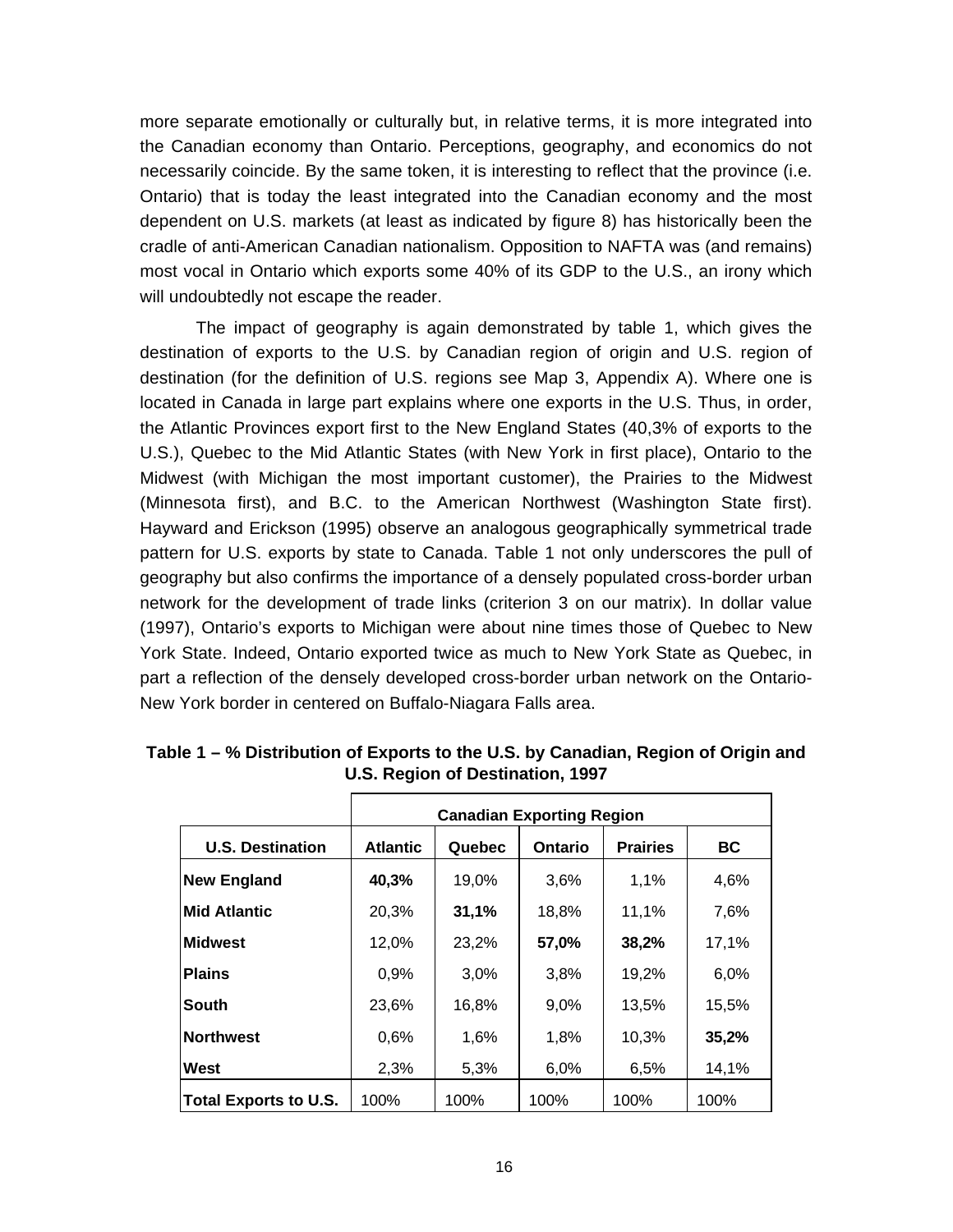#### **The dynamics of integration**

All regions have increased their integration into the U.S. economy (as measured by exports) over the last twenty-five years (figure 9). The impressive upsurge in exports to the U.S during the 1990's, following FTA and NAFTA, affected all Canadian regions. Ontario has always been the leader. However, the changes have been dramatic. The share of Ontario's GDP going to the U.S. has gone from 17,2 % in 1973 to 39,2 % in 1997. For Quebec, the corresponding percentages are 8,6% and 23%. On the basis of Figure 9, we may assume that all Canadian regions have significantly restructured their markets. Figure 9 also suggests that Quebec has been restructuring at a faster rate than other regions. From last place in 1973, Quebec has moved to second place in terms of the relative share of its GDP accounted for by exports to U.S. markets. Figure 10 reinforces this impression, but with the added specification that Quebec's market reorientation (compared to other regions) has been particularly impressive since 1992. Indeed, for all regions growth in the share of GDP going to the U.S. has been greater during the 1992-97 (5-year) period than in all the previous twenty years. However, the rate of change in Quebec (and in Atlantic Canada) outstrips that of Ontario. Both regions appear to be catching up with Ontario.



**Figure 9 - % of GDP Exported to the U.S., Canadian Regions, 1973-1997**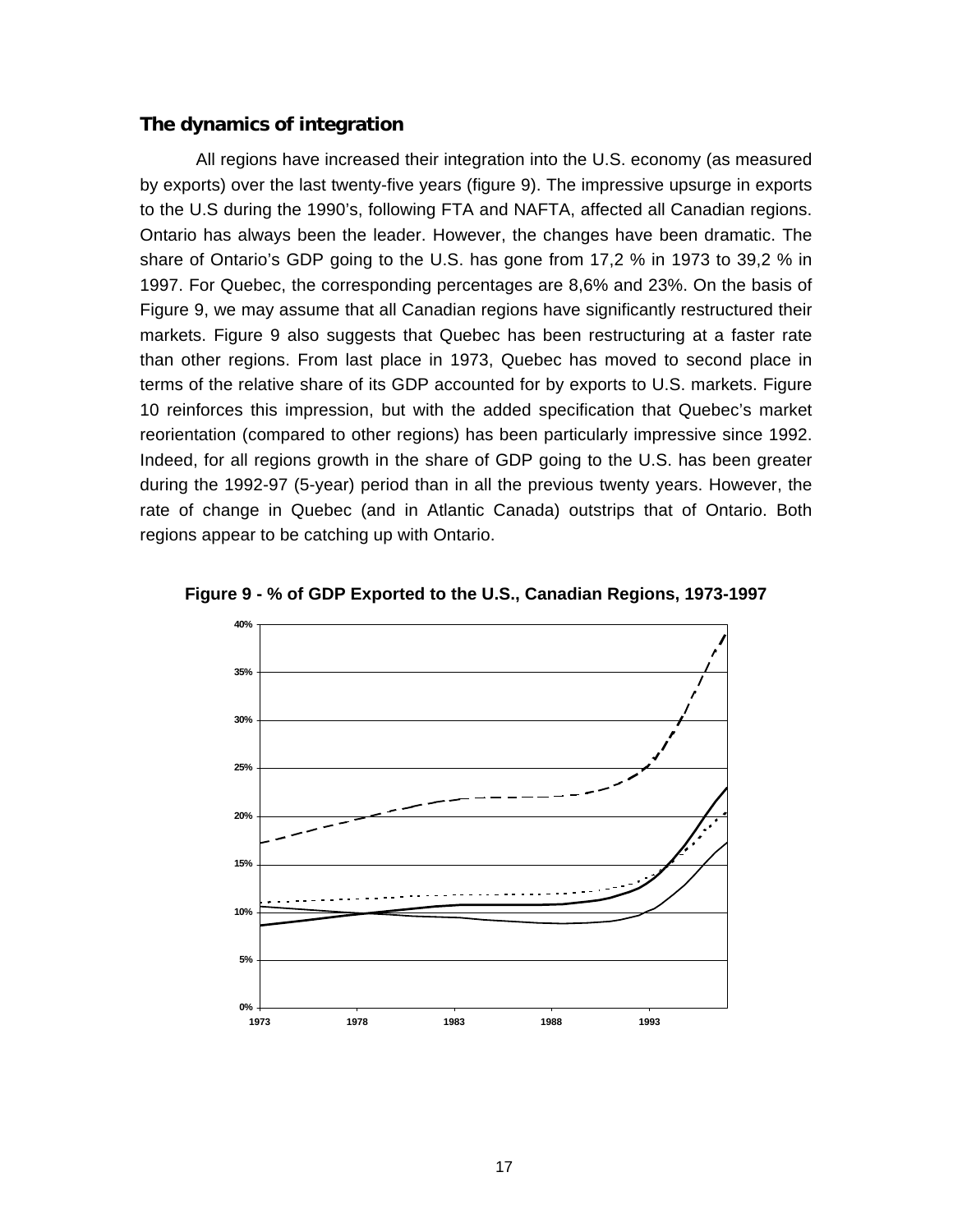

#### **Figure 10 – Relative Change in % of GDP Exported to the U.S., Canadian Regions, 1973-1992 and 1992-1997**

Figure 11 seems to support the hypothesis of a more rapidly restructuring Quebec, although the evidence is by no means conclusive. Both Ontario and Quebec are increasingly shifting their exports to U.S. to markets in the South and the West. In this respect, both are largely following the spatial evolution of the U.S. economy. However, the relative decline in exports going to the Mid-Atlantic States and the corresponding rise in the share of exports going to the U.S. South is much sharper for Quebec than for Ontario. Figure 11 does not tell us why this should be so. What it does tell us is that Quebec is reorienting its exports both to the Southern U.S. and Western U.S., while Ontario's spatial reorientation is almost exclusively directed to the Western States. Part of the answer may lie in Quebec's location on the Gulf of St.Lawrence with the ports of Montreal and Quebec City, giving it direct maritime access to ports in the U.S. South. By the same token, note also the share of Atlantic Canada's exports going to the U.S. South (Table 1). Ontario, by comparison, remains landlocked.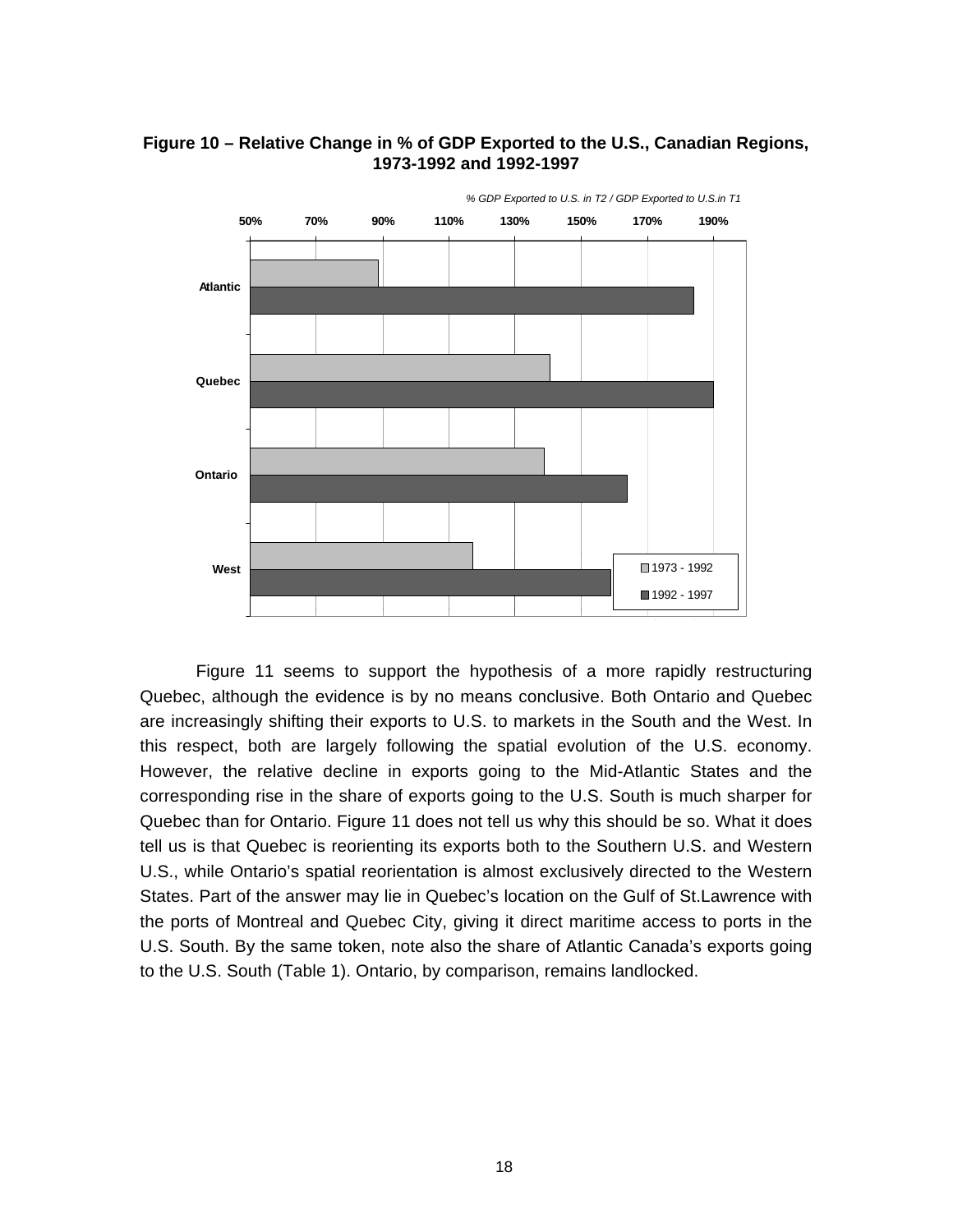**Figure 11 – Shift in the Destination of Exports to the U.S., Quebec and Ontario, 1982-1997**



The results on figure 12 equally lend credence to the "catching-up" hypothesis. The share of international exports as a percentage of total "exports" (both international and interprovincial) for Quebec is rapidly reaching the the same level as Ontario. It is interesting to note that both provinces started out in 1967 with comparable (low) levels of international trade as a percentage of total trade: about 33%. Ontario then rapidly moves ahead of Quebec, but with Quebec moving up faster since the early 1990's. This suggests that much of Ontario's apparent succes in accessing U.S. markets before FTA (but after 1967) is attribuable to the prior Canada-U.S. free trade agreement in automibles and automobile parts (Autopac), signed in 1965. Stated differently, FTA and NAFTA have leveled the playing field between the two provinces in terms of relative access to U.S. markets. Free trade is no longer limited to the automobile industry, which is largely concentrated in Ontario. This also suggests that Quebec's "catching up" is not necessarily due to a special Quebec effect (linked to perceptions or culture), but rather to the broading of free trade to include products in which Quebec also has a comparative advantage.

Figure 13, which gives similar results for Atlantic Canada, the Prairies, and B.C., again demonstrates the influence of geography. Both of Canada's geographically extreme regions, B.C. and the Atlantic Provinces, appear always (at least since 1967) to have traded more with rest of the world than with the rest of Canada. This the third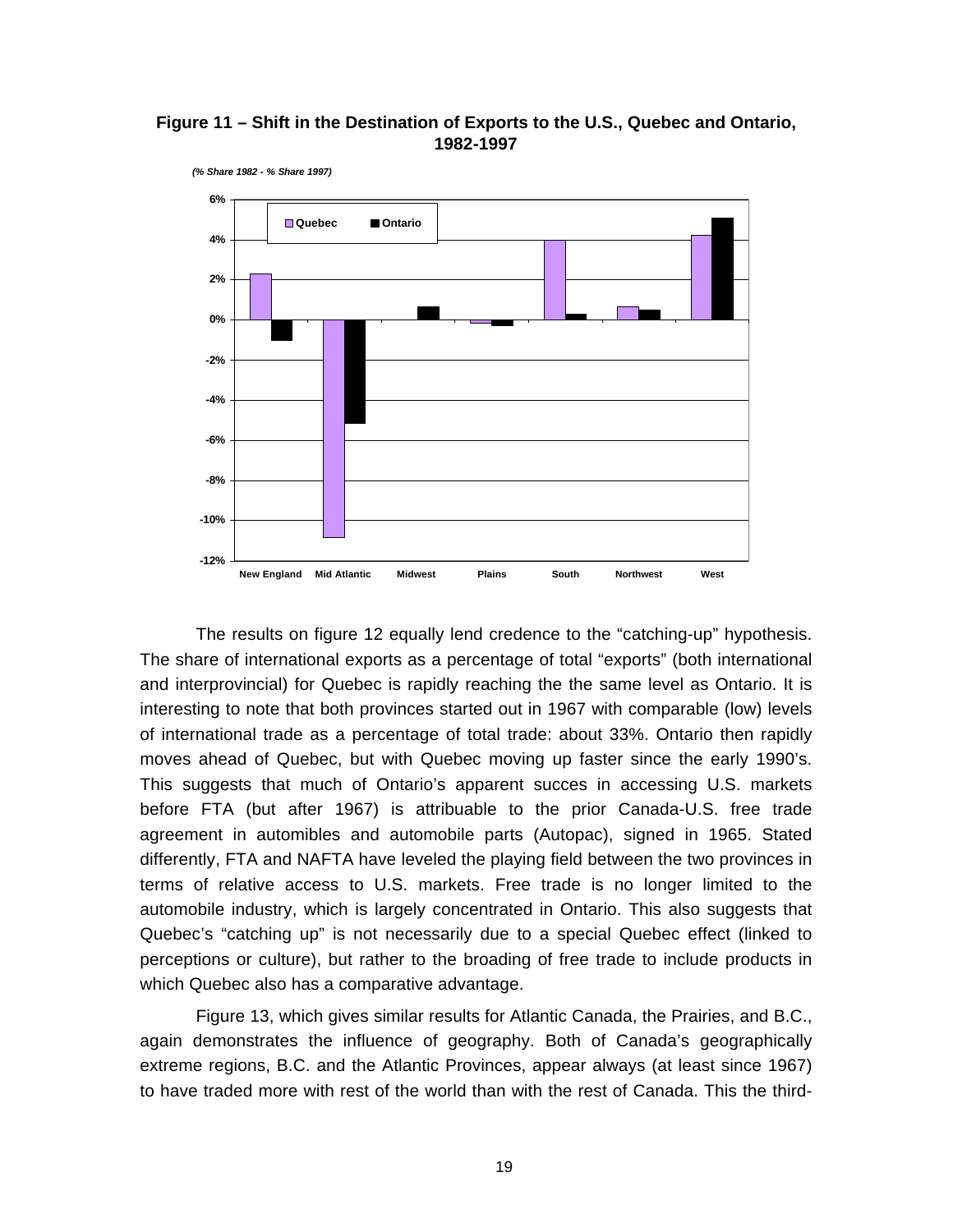party effect alluded to earlier, refering to the pull of trading partners on the Atlantic and Pacific seabords.The results for recent years do not suggest dramatic changes, although we know that an increasing share of international trade is being directed to U.S. markets. On the other hand, the trend for the land-locked Prairies, starting from a low level (about 25%), is clearly towards an increasing share of exports destined to non-Canadian markets.



#### **Figure 12 – International Exports as a % of all Out-of-Province Exports, 1967-1966, Ontario and Quebec**

However, what is perhaps most stricking in both figures (12 and 13) is the manifest trend towards the "disintergation" of Canada as a trading block, certainly for merchandise trade. We may also speak of convergence, in that all Provinces and regions appear to be headed, more or less, to an outcome where at least twice as much merchandise is exported to non-Canadian markets than to Canadian markets. Ontario and B.C. have simply arrived there earlier. It is difficult to argue that Quebec's behavior stands out. Quebec is detaching itself from the Canadian market, but than so are all the others.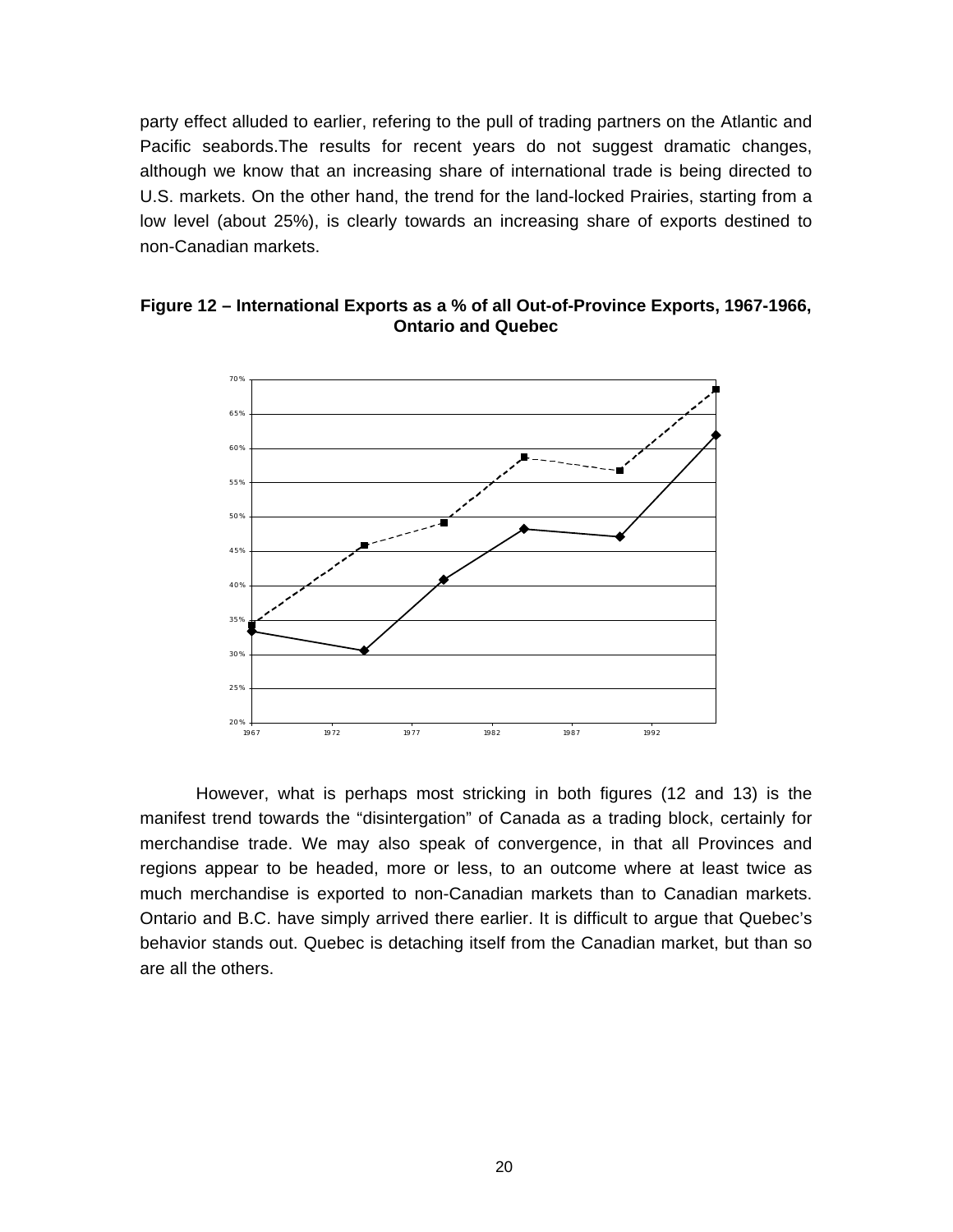

**Figure 13 – International Exports as a % of all Out-of-Province Exports, 1967-1996, Atlantic Provinces, Prairie Provinces and British Columbia**

#### **CONCLUSIONS**

The results of our analysis reveal a number of contrasting and opposing trends. As our conceptual model predicts, Ontario, not Quebec, is most strategically located within Canada to profit from continental economic integration. There is little evidence to suggest that NAFTA has served to strenghten Quebec's relative economic position within Canada. Quite to the contrary, Quebec's economic weight within Canada (as measured by GDP shares) has declined since 1990 while Ontario has consolidated its position. Those who see the growing links to the U.S. as a means of arresting Quebec's current decline may be overly optimistic. However, Quebec appears to be restructuring its trading relationships (with respect to U.S. markets) at a more rapid rate than Ontario. The latter result suggest a "catching up" process with all Canadian regions, not just Ontario, converging to analogous high levels of trade integration into the U.S. economy.

Canada as an economic unit appears to be rapidly unraveling with all Canadian regions trading more with the U.S. than with other Canadian Provinces. There is no evidence that Quebec's evolving trading relationships are special in this respect. The impact of geography remains strong with location a good predictor of trading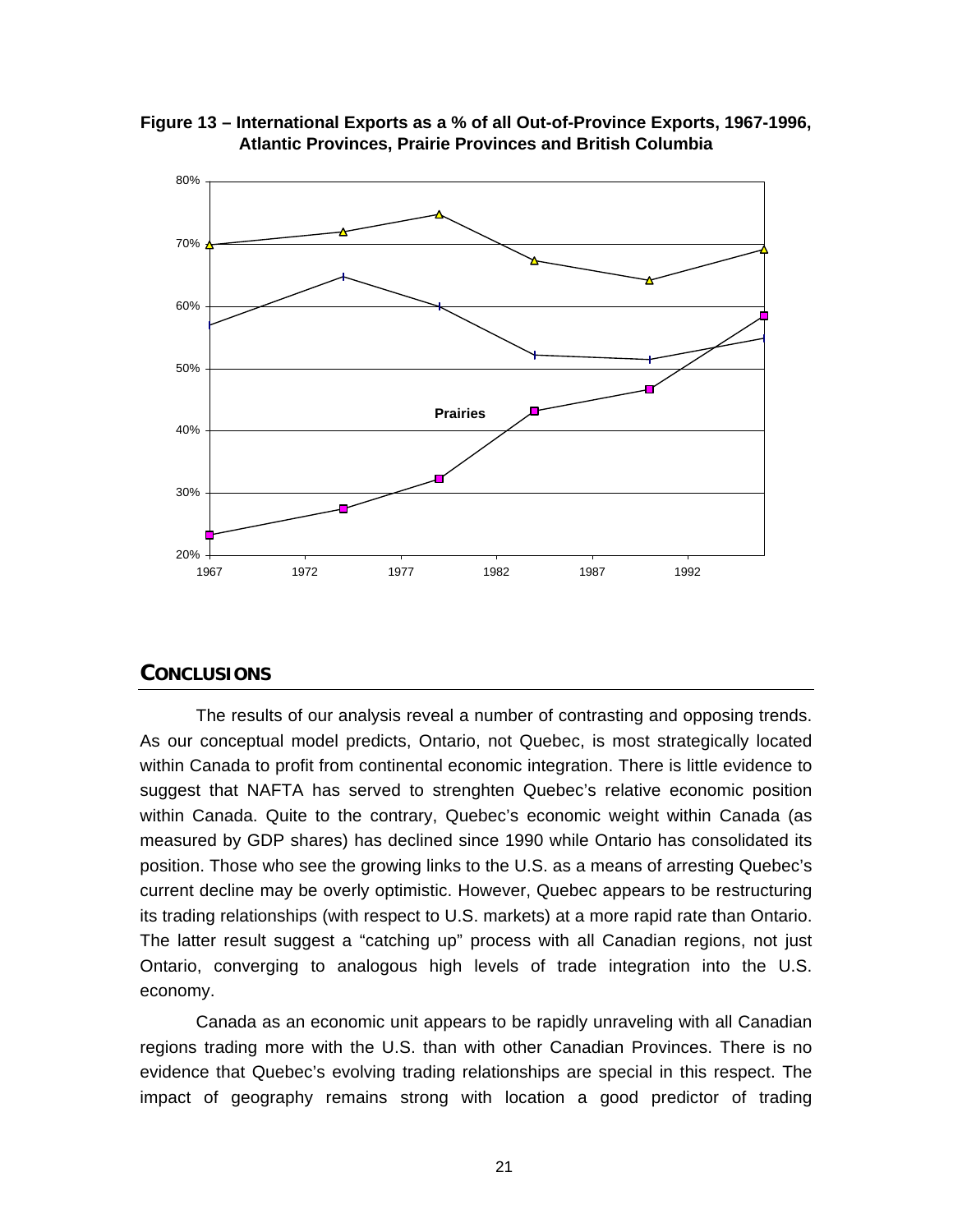relationships. In this respect, the Quebec economy appears to be driven by two contradictary forces. On the one hand, its location on the "declining" North-eastern periphery of the North American continent would appear to spell further relative decline in the future as it increasingly integrates into the continental economy. On the other hand, the rapid restructuring of its trading relationships, especially towards the U.S. South, suggests that Quebec may in time succeed in offsetting the negative forces of continental economic integration. However, it is difficult to establish a rigorous causal relationship between the recent (relative) decline of the Quebec economy and the rapid acceleration of continental economic integration following from NAFTA.

By the same token, it is difficult to predict the political consequences of accelerated continental economic integration. There is no evidence to suggest that the unraveling of Canada as a trading block will necessarily weaken Canadian national identity, most specifically for English-speaking Canadians. The effect may be quite the opposite as the example of Ontario demonstrates, the province traditionally both the most integrated into the U.S. economy and the most nationalistic. Proximity and trade may provoke a greater need for identity. Turning to Quebec, whether the trend towards increased trade with the U.S. will further the separatist agenda is equally open to argument. Quebec's sense of identity is strong, but this has always been so. It could be argued that Quebec will become more culturally and linguistically distinct in the future as the continent integrates, but there is little evidence to suggest that this will dramatically affect the nature of its trade relationships.

## **REFERENCES**

Barro, R. and X. Sala-i-Martin, 1955, *Economic Growth*, Mc Graw Hill, New York.

Bernier, Léon. *et al*., 1998, Recherches sur l'américanité des Québécois, *Le Devoir*, May 10 and July 15, 1998.

Brown, M.W. and W.P. Anderson, 1997, "The Influence of Industrial Spatial Structure on Canada-U.S. Trade", Department of Geography, McMaster University, Hamilton, Ontario, Draft.

Cuadrado Roura, J.R., 1998, ed., *Convergencia regional en España: Hechos, tendencias y perspectivas,* Fundación Argentaria, Madrid.

Coffey, W.J., and M. Polèse, 1991, «The Impact of Cultural Barriers on the Location of Producer Services: Some Reflections on Montreal-Toronto Rivalry and the Limits of Urban Polarization», *Canadian Journal of Regional Science*, XIV, no 1

Coffey, W.J. and M. Polèse, 1993, «Le déclin de l'empire montréalais : regards sur l'économie d'une métropole en mutation», *Recherches sociographiques,* XXXIV, No. 3.

Garreau, Joel, 1981, *The Nine Nations of North America*, Houghton Mifflin, Boston.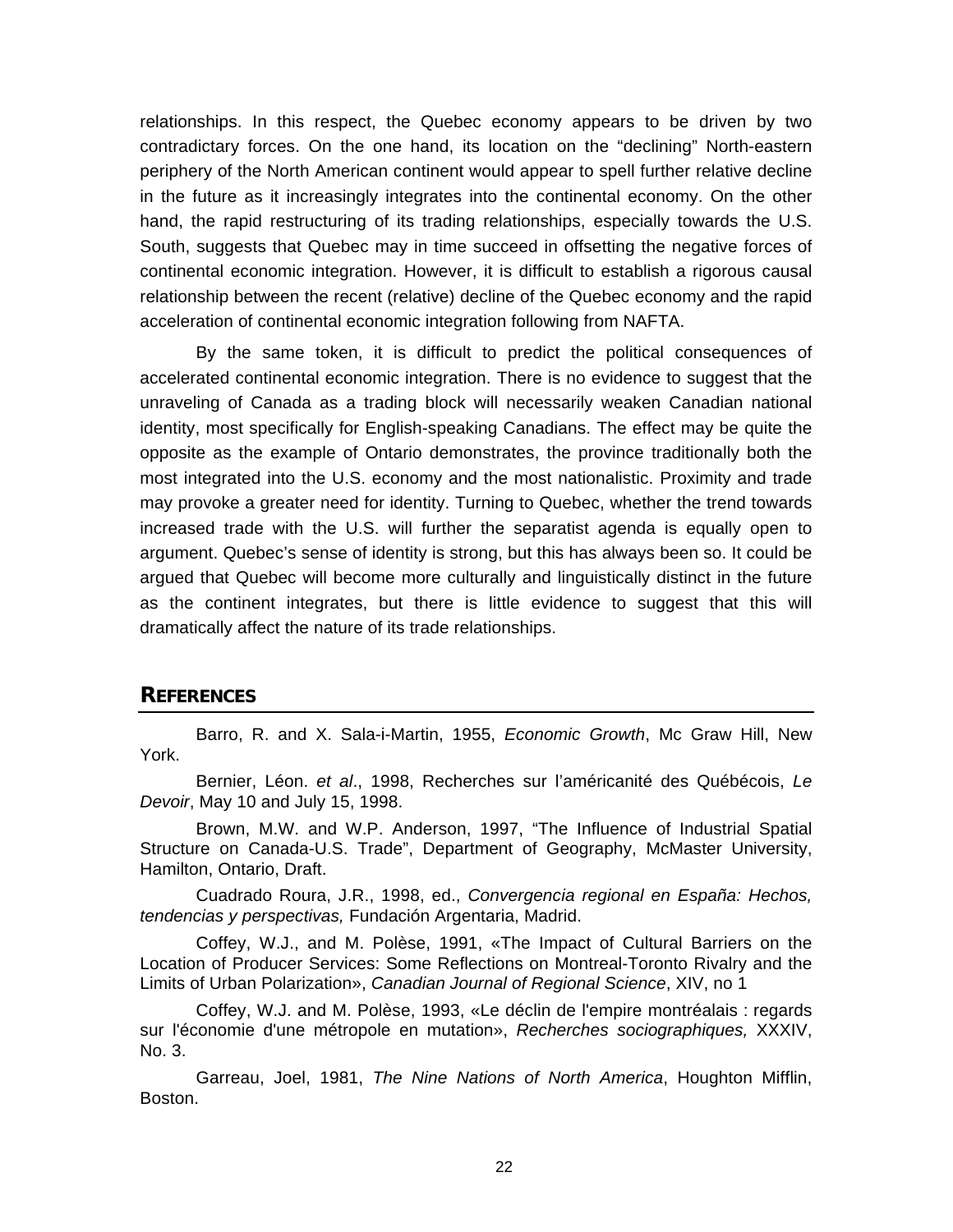Gordon, Peter, *et. al*., 1993, *The Implications of NAFTA for the Mexican Urban System*, The Planning Institute, University of Southern California.

Hansen, Niles, 1994, «NAFTA: Implications for U.S. Regions», *Survey of Regional Literature*, Vol. 28: 4-22.

Hayward, D.J. and R. A. Erickson, 1995,"The North American Trade of U.S. States: A Comparative Analysis of Industrial Shipments, 1983-91" *International Regional Science Review*, Vol. 18, No. 1.

Helliwell, John, 1996, "Do National Borders Matter for Quebec's Trade?" *Canadian Journal of Economics*, XXIX, No. 3.

Hohenberg, P.M. and L.H. Lees, 1995, *The Making of Urban Europe: 1000- 1994*, Harvard University Press, Cambridge, Mass.

Isard, Walter, 1960, *Methods of Regional Analysis*, MIT Press, Cambridge, Mass.

Isard, Walter, 1975, *Introduction to Regional Science*, Prentice Hall, Englewood Cliffs, N.J.

Mathews, Georges, 1998, "L'essoufflement de l'économie québécoise face à l'économie canadienne, *Recherches sociographiques*, Vol. XXXIV, Nos. 2-3; 363-391.

McCallum, John, 1995, "National Borders Matter: Canada-U.S. Regional Trade Patterns" *The American Economic Review*, Vol. 35, No. 3.

Mills E.S. and B. Hamilton, 1994, *Urban Economics*, 5th edition, HarperCollins, New York.

Paelinck, J. and M. Polèse, 1998, «Modeling the Regional Impact of Continental Integration: Lesson from the Europen Union for NAFTA» *Regional Studies*, Forthcoming.

Pérez, S. and M. Polèse, 1995, «Integración económica norteamericano y cambio regional en Mexico», *Comercio exterior*, Vol. 45, no 2.

Pérez, S. and M. Polèse, 1996, «The Impact of Continental Economic Integration on Urban and Regional Systems: Some Evidence for Canada and Mexico » Paper : Colloquium *La Globalización Económica y sus Impactos Soicioterrtoiriales*, University of Guadajara, Mexico.

Polèse, Mario, 1990, «La thèse du déclin économique de Montréal, revue et corrigée», *L'Actualité économique*, Vol. 66, no 2.

Villeneuve, Paul, 1998, "Canada, Quebec, and North American Continental Integration", *Recherches sociographiques,* XXXIX, Nos 2-3.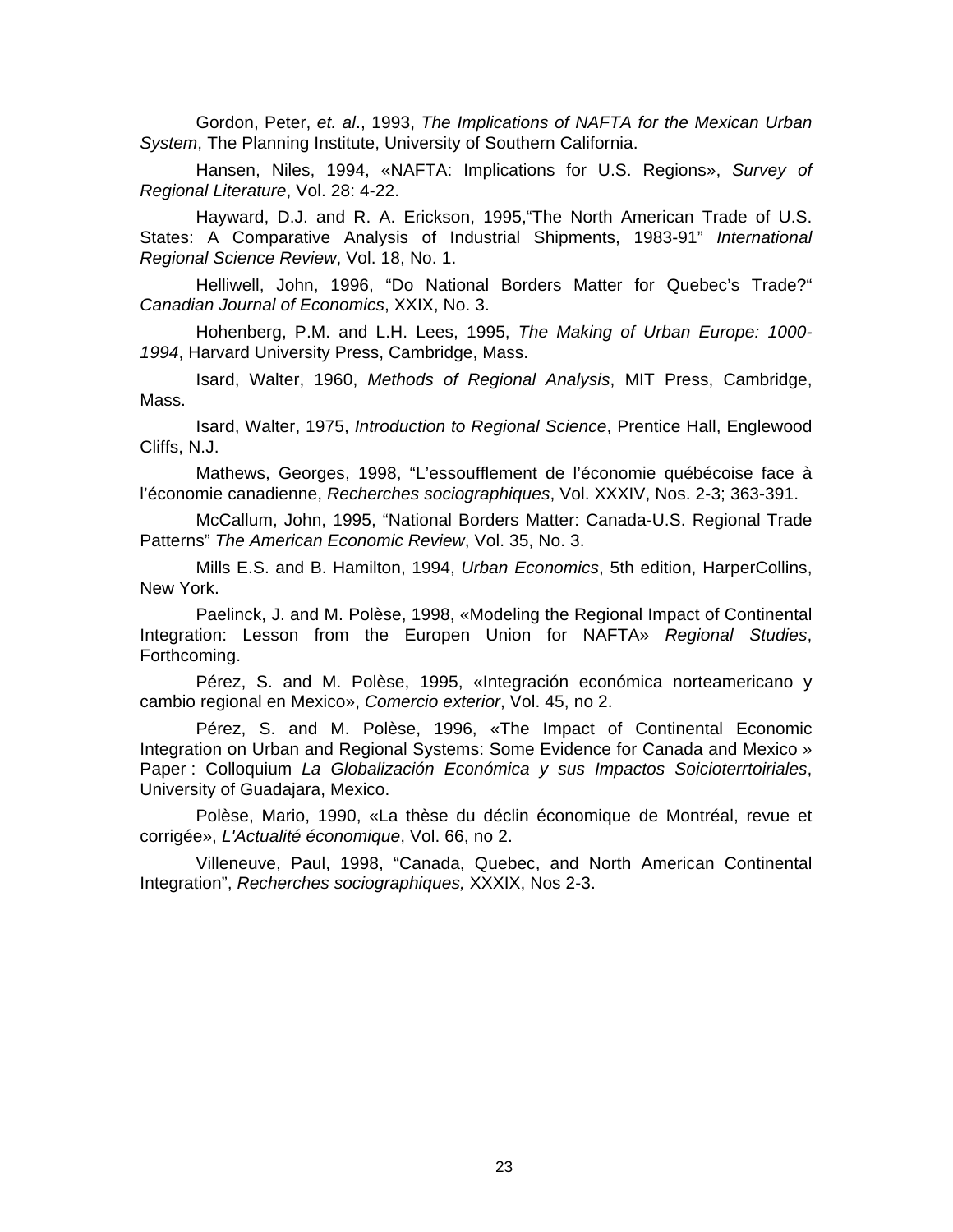# MAP 2 - CANADA : REGIONAL DIVISIONS

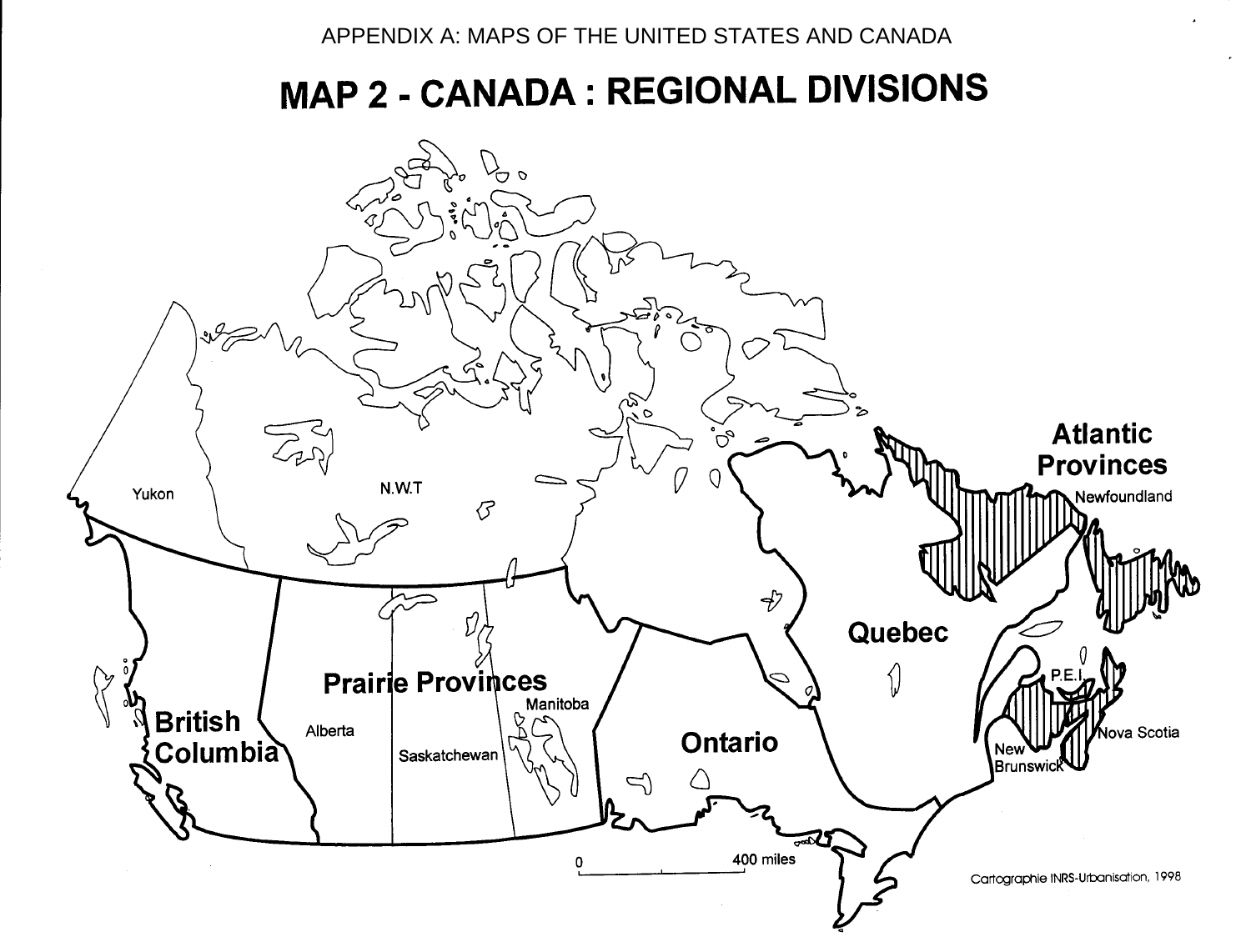